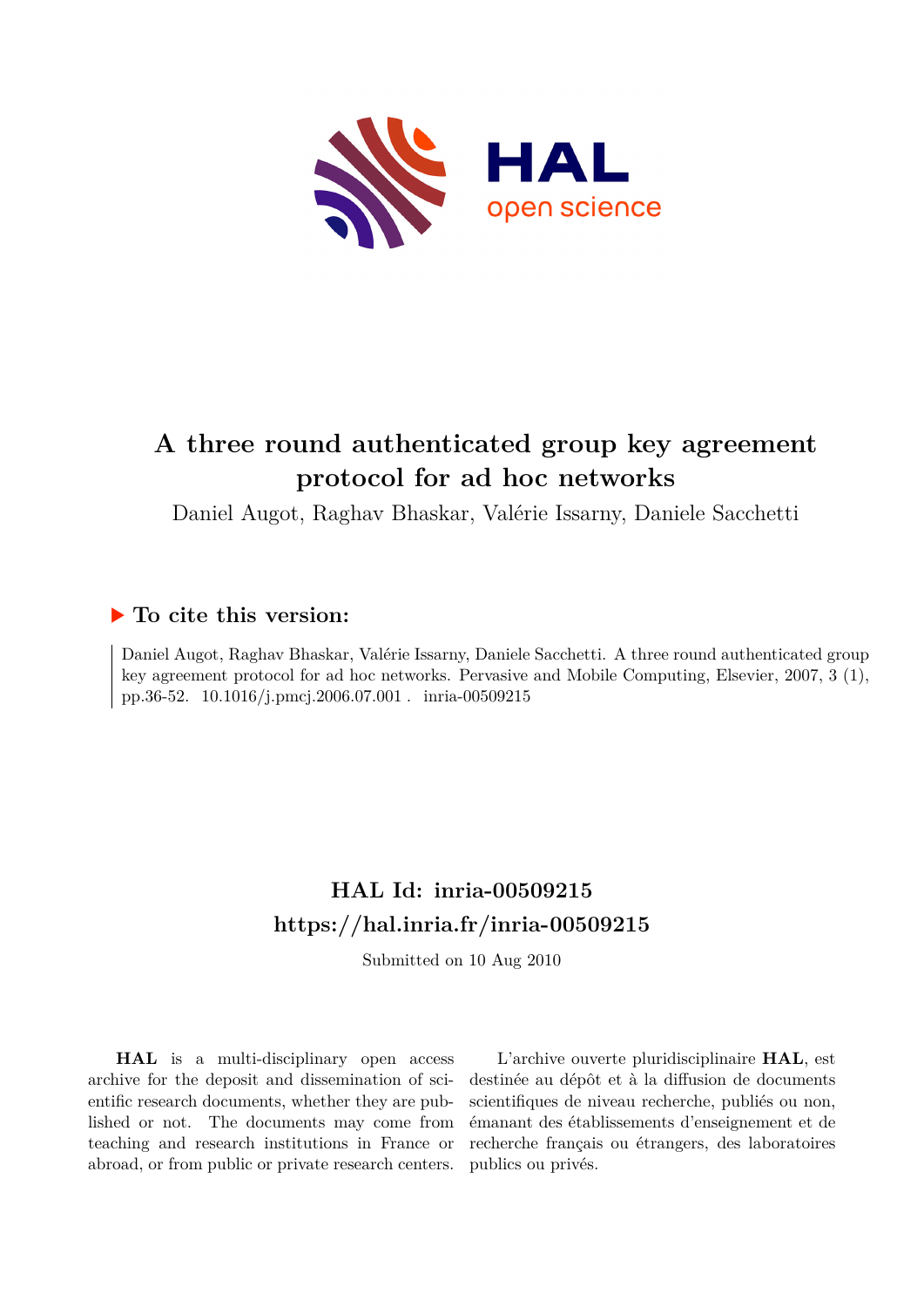Elsevier Editorial System(tm) for Pervasive and Mobile Computing

Manuscript Draft

Manuscript Number: PMC-D-05-00043R1

Title: A three round Authenticated Group Key Agreement Protocol for Ad hoc Networks

Article Type: Special Issue Article

Section/Category: Special Issue on Security in Wireless Mobile Computing Systems

Keywords:

Corresponding Author: Raghav Bhaskar,

Corresponding Author's Institution: INRIA

First Author: Daniel Augot

Order of Authors: Daniel Augot; Raghav Bhaskar; Valerie Issarny; Daniele Sacchetti

Manuscript Region of Origin: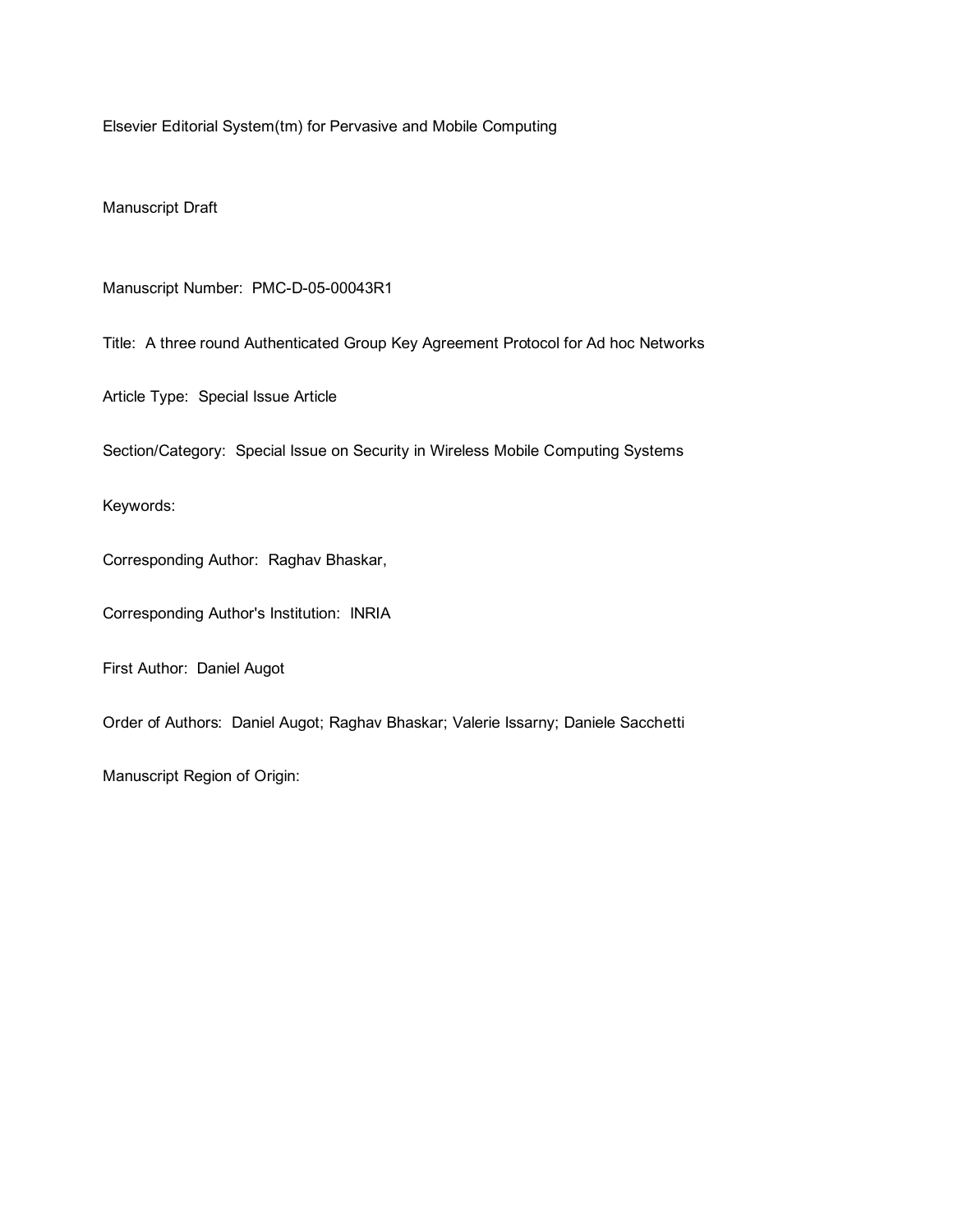# **A three round Authenticated Group Key Agreement Protocol for Ad hoc Networks**

Daniel Augot and Raghav Bhaskar <sup>a</sup>,<sup>∗</sup>

<sup>a</sup>*Projet CODES, INRIA Rocquencourt, 78153 Le Chesnay, France*

Valérie Issarny and Daniele Sacchetti b

<sup>b</sup>*Projet ARLES, INRIA Rocquencourt, 78153 Le Chesnay, France*

#### **Abstract**

Group Key Agreement (GKA) protocols enable the participants to derive a key based on each one's contribution over a public network without any central authority. They also provide efficient ways to change the key when the participants change. While some of the proposed GKA protocols are too resource consuming for the constraint devices often present in ad hoc networks, others lack a formal security analysis. In this paper, we propose a simple, efficient and secure GKA protocol well-suited to ad hoc networks and present results of our implementation of the same in a prototype application.

*Key words:* key agreement, ad hoc networks, provable security, cryptographic protocols.

#### **1 Introduction**

Ad hoc networks are a step closer to a pervasive world in which devices discover peer nodes and communicate with them in the absence of any central/fixed infrastructure. They find applications in a wide range of scenarios, varying from sensor networks, as in Smartdust [16], to collaborative conferencing applications as in AdhocFS [8]. The term ad hoc network has come to be employed for all networks which exhibit certain characteristics like wireless communication,

 $\overline{\text{*} \text{ Corresponding author}}$ . Email: raghav.bhaskar@inria.fr, Tel: +33 139635075, Fax: +33 139635051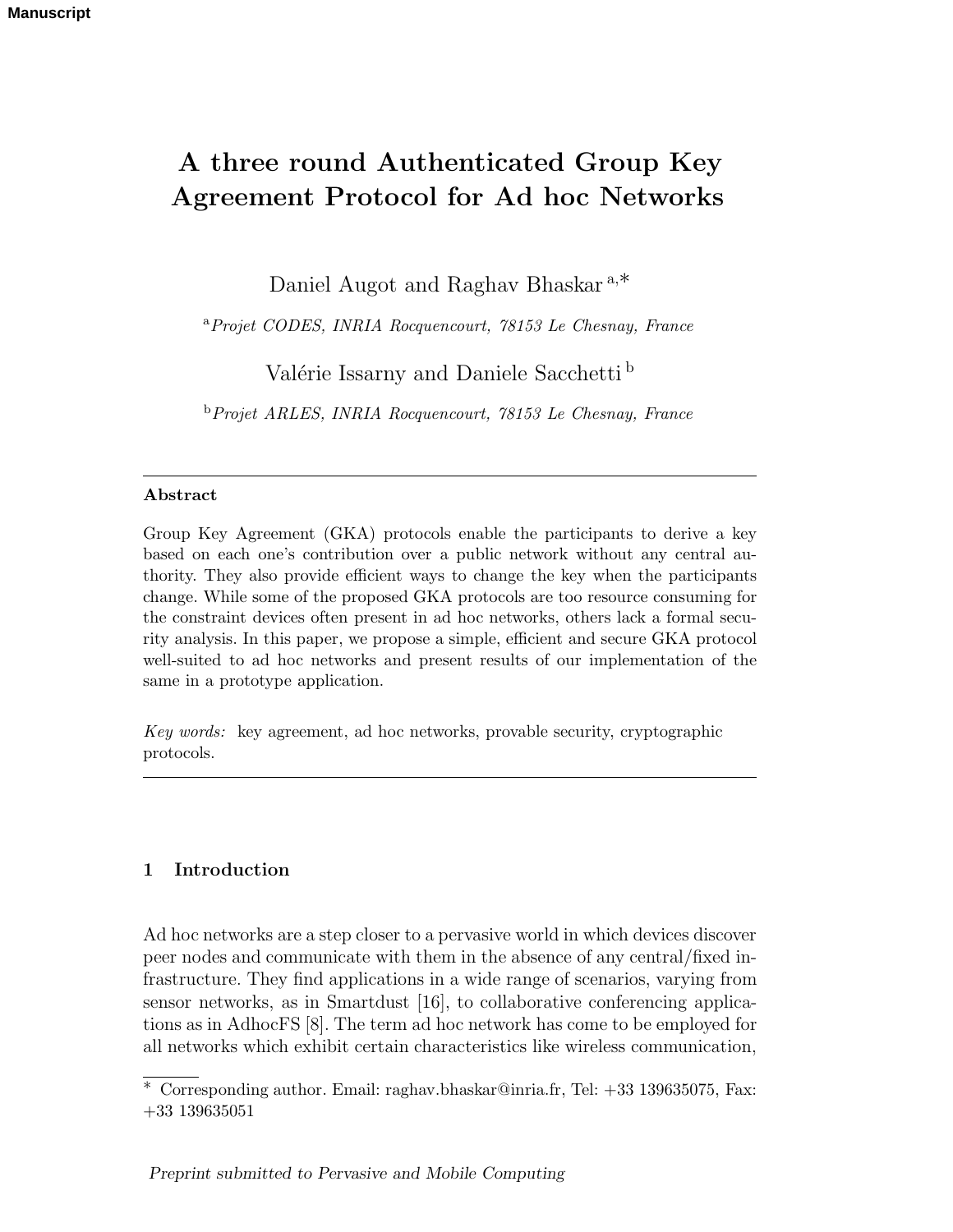absence of any central infrastructure, high dynamism in network composition and limited computational abilities of devices.

Before ad hoc networks can be used for critical applications, the pertinent question of security has to be solved. These networks pose additional challenges in meeting the goals of security. Challenges relate to limited computational power of devices, high communication costs, lack of any permanent trusted third party and ease of intercepting wireless communication. One essential step in securing a network is to devise a secure and efficient way of managing the security keys i.e. key management. Group Key Agreement (GKA) [26] protocols seem to provide a good solution. All the nodes in the network participate in a contributory protocol whereby they come up with a key, which is known only to the contributors. When the group composition changes (as in case of merger or partition of groups), one employs supplementary key agreement protocols to get a new key. These supplementary protocols are cheaper than executing the GKA protocol anew.

#### 1.1 Related Work

Many Group Key Agreement protocols [15,19,4,2,32,22,23,1] have been proposed in literature, most being derived from the two-party Diffie-Hellman (DH) key agreement protocol. Some have no formal proofs while some are secure against passive adversaries only (for instance [31,22]). Provably secure protocols in a well-defined model of security were first provided by Bresson et al. [14,12,13]. Their security model extended the earlier work of Bellare et al. [6,5]. The number of rounds in these protocols is linear in the number of participants, thus making them unsuitable for large ad hoc networks. Both TGDH [22] and Dutta [17] make use of key trees, but such protocols require special ordering of the group members which is not easily achieved in ad hoc networks and make the protocol less robust to message losses. They require  $O(height of tree)$  rounds of communication. Katz-Yung [21] proposed the first provably-secure constant-round group key agreement protocol inspired from the works of Burmester et al. [15]. In the same work, they also proposed a scalable compiler to transform any GKA protocol secure against a passive adversary into one which is secure against an active adversary. But with upto 3m broadcast messages, the protocol is quite expensive to implement in most ad hoc networks. It lacks procedures to handle group dynamism and again requires ordering of the members in a ring which is difficult to implement in ad hoc networks. Boyd et al. [10] proposed an efficient constant round protocol where the bulk of the computation is done by one participant (the current group leader), thus making it highly efficient for heterogeneous ad hoc networks. It is provably secure in the Random Oracle model [6], but lacks forward secrecy (i.e. compromise of long-term key compromises all session keys). Cata-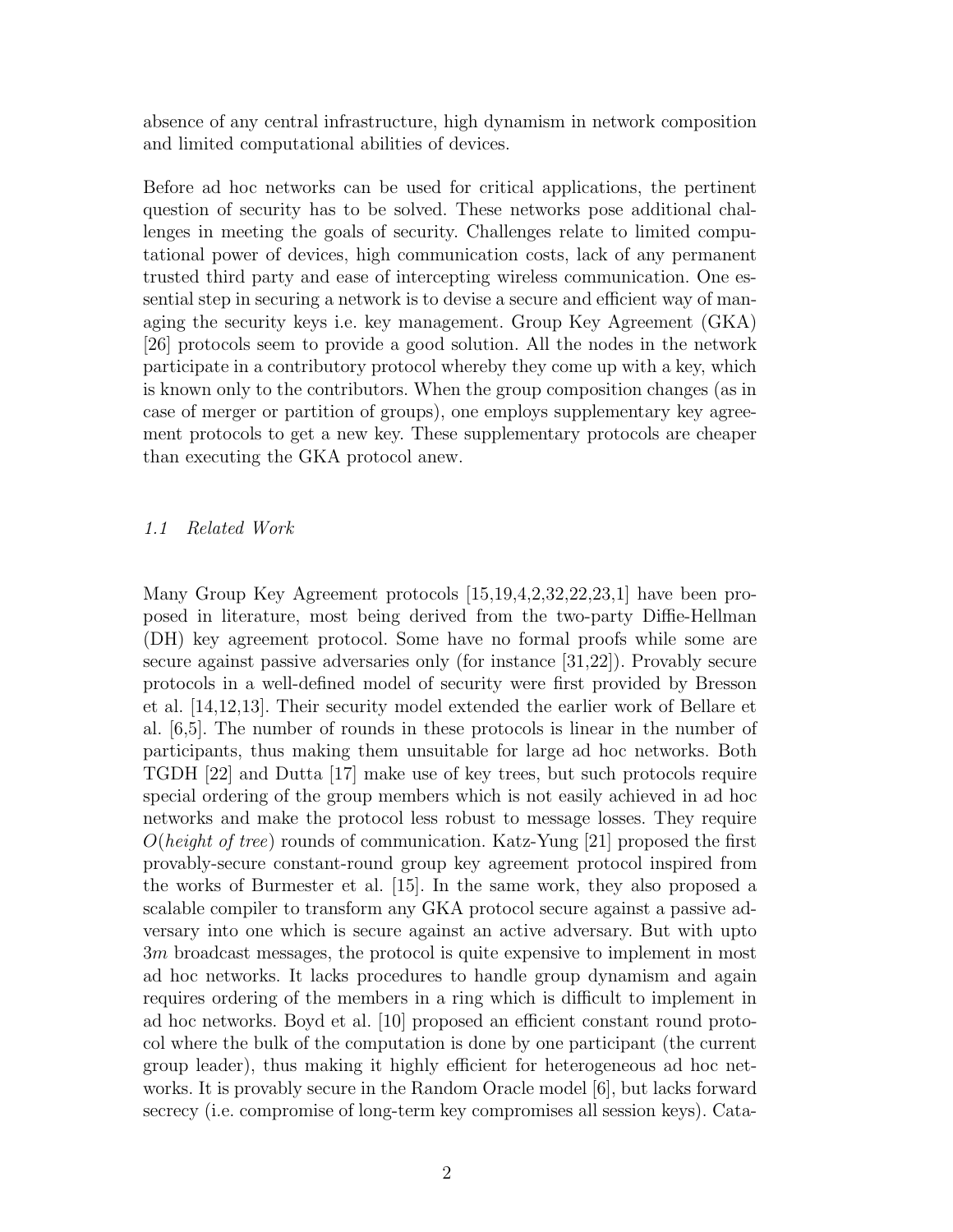|                  | Expo                                                   | Rounds         | <b>Messages</b> |                   | Security |
|------------------|--------------------------------------------------------|----------------|-----------------|-------------------|----------|
|                  | per $U_i$                                              |                |                 | Unicast Broadcast |          |
| GDH.3 [31]       | $3(m \text{ for leader})$                              | $m+1$          | $2m-3$          | $\overline{2}$    | Passive  |
| <b>TGDH</b> [22] | $\log_2 m + 1$                                         | $\log_2 m$     | $\theta$        | m                 | Passive  |
| GDH.2 [13,2]     | $i+1$                                                  | m              | $m-1$           | $\mathbf{1}$      | Active   |
| Dutta $[17]$     | $\log_3 m^*$                                           | $\log_3 m$     | $\theta$        | m                 | Active   |
| Yung $(BD)[21]$  | 3                                                      | 3              | $\overline{0}$  | 3m                | Active   |
| Catalano $[11]$  | 3m                                                     | $\overline{2}$ | $\theta$        | 2m                | Active   |
| Won $[27]$       | $2(2m^{\dagger}$ for leader)                           | 3              | $m-1$           | $m+1$             | Active   |
| Ours             | $2(m \text{ for leader})$<br>m. Number of pertigipants | 3              | $m-1$           | $\overline{2}$    | Active   |

Table 1 Efficiency Comparison of GKA protocols

m: Number of participants

-: Pairings (more expensive operation) instead of exponentiations

 $\dagger$ : m inverse calculations or  $O(m^2)$  multiplications apart from m exponentiations

lano et. al [11] proposed a two-round protocol achieving security against active adversaries but with upto  $3m$  exponentiations for each member, the protocol is way too expensive for ad hoc networks. Subsequent to the present work<sup>1</sup>, Won et al. [27] also solve this problem but their proposition turns out to be expensive computationally. Also they use the compiler of [21] which adds to its message complexity as well. In Table 1, we compare GKA protocols achieving basic security goals of key secrecy, key independence and forward secrecy (see Section 2.1). We compare the number of exponentiations performed by each member, the number of rounds (multiple independent messages can be sent in a single round) as well as the total number of messages exchanged and mention the security level achieved by each protocol.

# 1.2 Our Contributions

We propose a three round authenticated GKA protocol with efficient procedures for group mergers and partitions. The protocol is shown secure against an active adversary (in the standard model) and has a tight security reduction. The protocol is simple (a very natural extension of the 2-party DH key agreement) and thus carries a simple proof of security. It benefits from the following features:

1) **Relevance to ad hoc networks**: This protocol is well suited to ad hoc

<sup>&</sup>lt;sup>1</sup> Preliminary version of our protocol was published at TSPUC 2005 [3] which used Yung's compiler for authentication.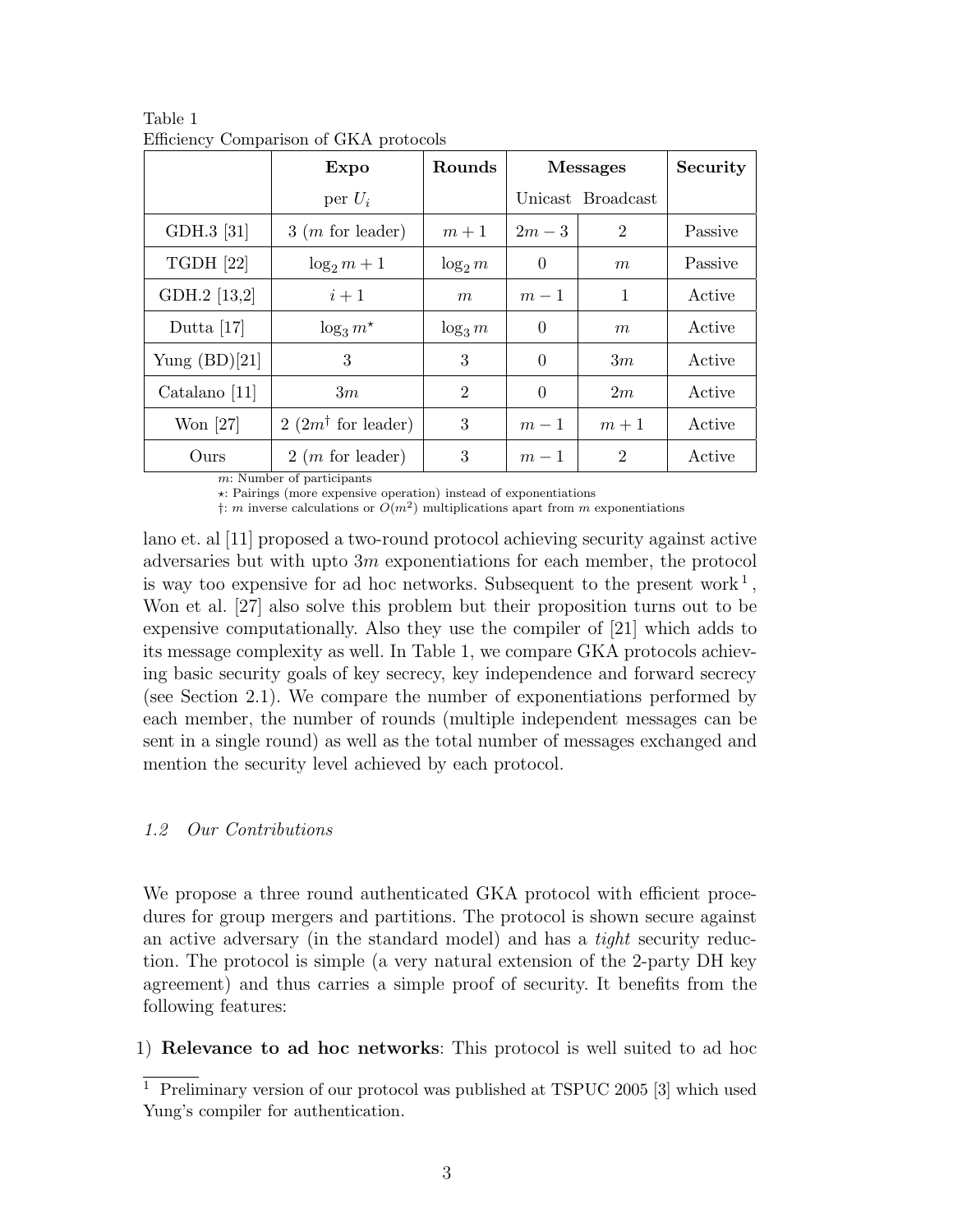networks as it requires no special ordering of the participants. For each execution of the protocol, a random participant can be chosen as the group leader. It is robust as loss of messages from some participants towards the leader, does not prevent other participants from calculating the group key. It has efficient Merge and Partition procedures to handle dynamism in ad hoc networks and also provide a mechanism to change the group leader in each session. Also the bulk of the computation can be assigned to more powerful devices, as most ad hoc networks are expected to be composed of devices of unequal computing power.

2) **Simple and Efficient**: The protocol along with the merge and partition procedures is simple and efficient. It has a simple yet tightest proof of security in the standard model under the Decisional Diffie-Hellman Assumption.

# 1.3 Outline

The paper is organized as follows: In Section 2, we discuss the security goals, recapitulate the security model and security definitions. In Section 3, we present a new key agreement protocol for ad hoc environments and in section 4 a security analysis of the same. In Section 5, we present results of our implementation of the protocol in a prototype application. Finally, we conclude in Section 6.

# **2 The Security Model**

In this section we define the security goals expected to be met by any GKA protocol, recapitulate the security model of Katz-Yung [21] (based on the model of [13]) and define the Decisional Diffie-Hellman (DDH) assumption.

#### 2.1 Security Goals

The following security goals can be identified for any GKA protocol.

- 1) **Key Secrecy**: The key can be computed only by the GKA participants.
- 2) **Key Independence**: Knowledge of any set of group keys does not lead to the knowledge of any other group key not in this set (see [9]).
- 3) **Forward Secrecy**: Knowledge of some long term secret does not lead to the knowledge of past group keys.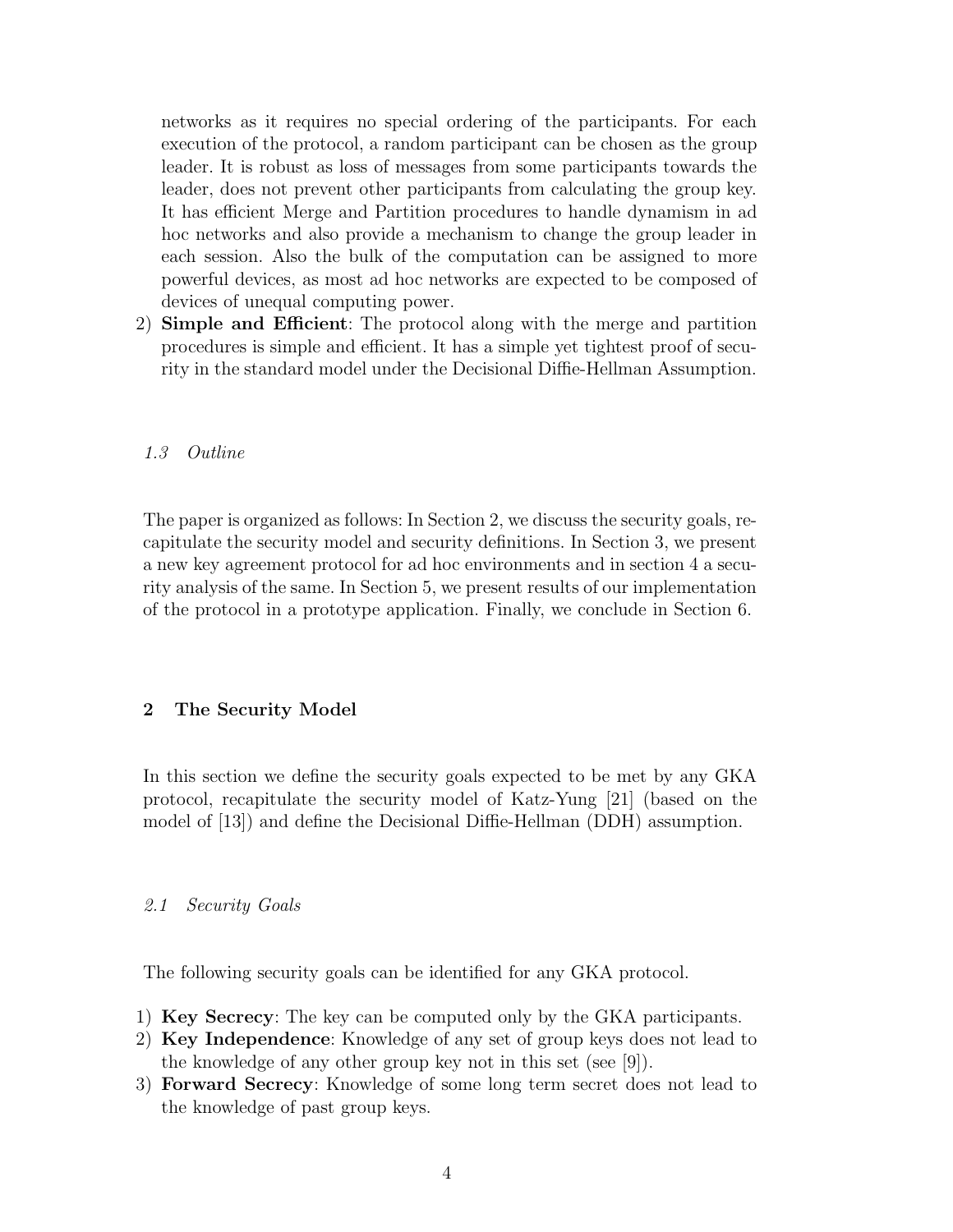#### 2.2 The Model

The security model used to provide proof, models interaction of the real participants (modeled as oracles) and an adversary via queries which the adversary makes to the oracles. It is a kind of a "game" between the adversary and the participants, where the adversary makes some queries and finally tries to distinguish a group key from a random quantity for some session he chooses. The model is defined in details below:

**Participants.** The set of all potential participants is denoted by  $\mathcal{P} = \{U_1,$  $..., U<sub>l</sub>$  where l is polynomially bounded by the security parameter k. At any given time any subset of  $P$  may be involved in a GKA session. We denote this subset by an index set  $(M, \mathcal{J}$  or  $\mathcal{D})$  which contains the indices of the session participants with respect to  $P$ . Also at any given instant, a participant may be involved in more than one session. We denote by  $U_i^s$  the  $s^{th}$  instance of participant  $U_i$  and by  $U^s$  the  $s^{th}$  instance of a generic participant U. The group key associated with the instance  $U^s$  is denoted by  $sk_s^U$ . Before the first protocol run, each participant U runs an algorithm  $\mathcal{G}(1^k)$  to generate public/private keys  $(PK_U, SK_U)$  which are used for the signature algorithm defined later. Each participant stores its own private key while all the public keys are made available to all participants (and the adversary).

**Partners.** Partners of an instance  $U_i^s$  are all the instances which calculate the same session key as  $U_i^s$ . Formally, partnering is defined by session ID  $(sid_U^s)$ and partner ID  $(pid_{U}^{s})$  of  $U^{s}$ . Refer to [21] for details.

**Correctness.** Sessions for which all participant instances compute the same session key are admissible, all others are rejected.

Adversary. The adversary  $A$  interacts with the participant instances via the following queries:

**- Send(**U**,** s**,** M**)**: This query essentially models the capabilities of an active adversary to send modified/fabricated messages to the participants. The message M is sent to the instance  $U^s$  and outputs the reply generated by the instance (in accordance with the protocol).

As any dynamic GKA protocol P consists of three protocols: **IKA**, **Join** and **Delete**, we define three kinds of **Execute** queries which essentially model the cababilities of a passive adversary.

**- Execute**<sub>ika</sub> $(\mathcal{M})$ : This executes the **IKA** protocol between unused instances of the specified users and returns the transcript of the session.

**- Execute**<sub>join</sub> $(M, \mathcal{J})$ : This executes the **Join** protocol by adding the users indexed by  $\mathcal J$  to an existing group indexed by  $\mathcal M$  and returns the transcript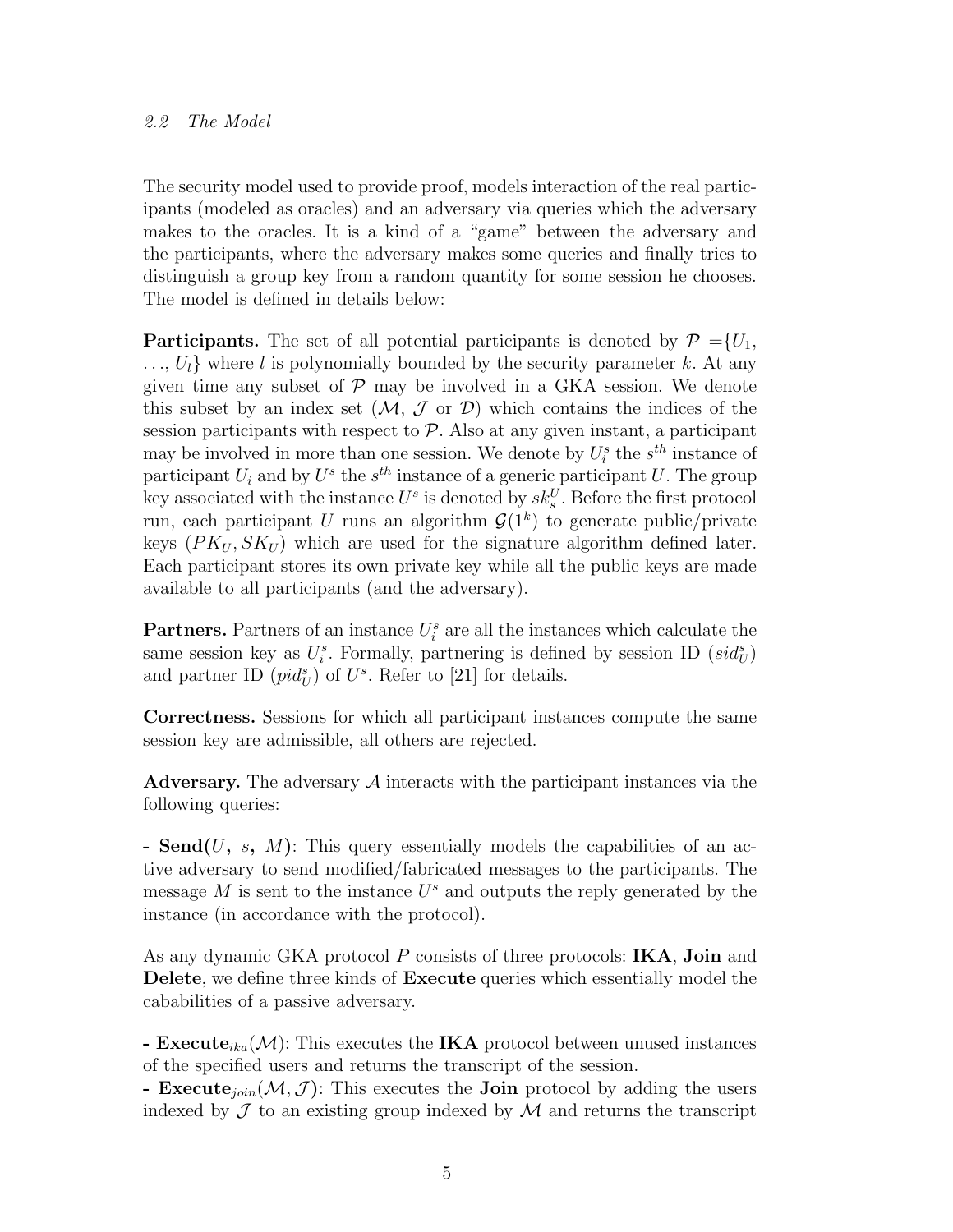of the session.

**- Execute**<sub>del</sub>( $M, D$ ): This executes the **Del** protocol by deleting participants indexed by  $\mathcal D$  from the existing group indexed by  $\mathcal D$  and returns the transcript of the session.

**- Reveal** $(U, s)$ : This query outputs the session key of instance  $U^s$ .

**- Corrupt(U)**: This query outputs the long-term secret (private key)  $SK_U$  of participant U.

**- Test(**U**,** s**)**: This query is allowed only once to the adversary (to be made to a fresh instance; see below) during the duration of its execution. A random bit b is generated; if  $b = 1$  the session key is returned to the adversary else a random bit string is returned.

**Freshness.** An instance  $U^s$  is *fresh* if both of the following are true: (a) The query **Reveal** has not been made to the instance  $U^s$  or any of its partners; (b) No **Corrupt** $(U)$  query has been asked to U or any of  $U^s$ 's partners since the beginning of the game.

**Definitions of security.** The semantic security of a GKA protocol, P, is tested with the help of a "game" (denoted as  $Game_{A,P}$  or in short  $G_0$ ) which the adversary plays with the protocol participants. The goal of the adversary in game  $G_0$  is to correctly guess the bit b used in answering the **Test** query. If A correctly guesses the bit b, we say that the event  $Win$  has occurred. Then the advantage of an adversary  $\mathcal A$  in attacking the protocol  $P$  is defined as  $\text{Adv}_{\mathcal{A},P} = 2. \Pr_{\mathcal{A},P}[Win] - 1.$  The maximum advantage over all such adversaries making q queries and operating in time at most t is denoted as  $\text{Adv}_P(t, q)$ . For a passive adversary we use the notation  $\text{Adv}_P(t, q_{ex})$ , while for an active adversary we use  $\text{Adv}_P(t, q_{ex}, q_s)$ , where  $q_{ex}$  and  $q_s$  denote the number of **Execute** and **Send** queries respectively.

We note that the above model does not address the issue of malicious insiders. Session participants can be corrupted, but only after the session on which the adversary will make the **Test** query has passed. Also our definition of **forward secrecy** does not give access to internal data (any short term secrets or any data stored by the participant) to the adversary. Only the long term key is revealed. This definition is sometimes referred to as **weak forward secrecy** in literature. Achieving **strong forward secrecy** (giving access to the long term secret as well as all internal data) in GKA protocols with efficient procedures for merge and partition remains a challenge<sup>2</sup>.

<sup>2</sup> Infact the only way to achieve strong forward secrecy seems to be to clear all internal data of each instance when the session key has been calculated. This makes it difficult to reuse data for efficient **Join** and **Delete** procedures.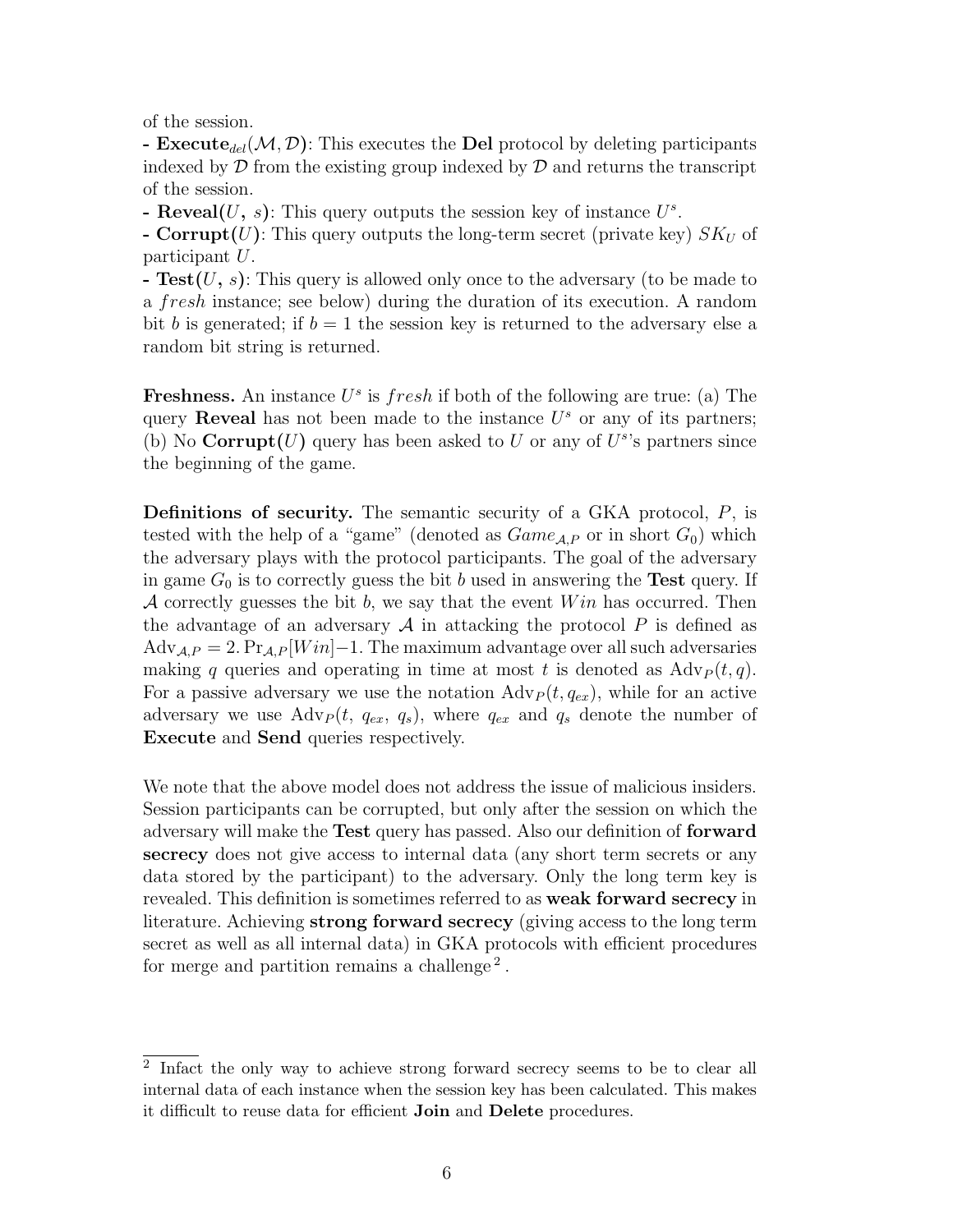#### 2.3 Decisional Diffie-Hellman Assumption

The Decisional Diffie-Hellman (DDH) Assumption [7] captures the notion that the distributions  $(g, g^{r_a}, g^{r_b}, g^{r_a r_b})$  and  $(g, g^{r_a}, g^{r_b}, g^{r_c})$  are computationally indistinguishable, where g is a generator of some group G and  $r_a, r_b, r_c$  are randomly chosen from  $[1, |G|]$ . Thus the advantage of a DDH algorithm D runnning in time t for G is defined as (see [14]):

$$
Adv_{DDH}(t) = | Pr[D(g, g^{r_a}, g^{r_b}, g^{r_a r_b}) = 1] - Pr[D(g, g^{r_a}, g^{r_b}, g^{r_c}) = 1]|
$$

#### 2.4 Secure Signature Scheme

A digital signature scheme  $\Sigma = (\mathcal{G}, \mathcal{S}, \mathcal{V})$  is defined by a triplet of algorithms:

- $\mathcal{G}$ : A probabilistic key generation algorithm which on input  $1^k$  outputs a pair of matching public and private keys  $(PK, SK)$ .
- S: An algorithm that, given a message m and a key pair  $(PK, SK)$  as inputs, outputs a signature  $\sigma$  of m.
- $V:$  An algorithm that on input  $(m, \sigma, PK)$ , outputs 1 if  $\sigma$  is a valid signature of the message  $m$  with respect to  $PK$ , and 0 otherwise.

We denote by  $Succ_{\mathcal{F},\Sigma}(k)$  the probability that an adversary  $\mathcal F$  succeeds with an existential forgery under adaptive chosen message attack ([18]). We say that a signature scheme  $\Sigma$  is secure if  $Succ_{\Sigma}(k)$  is negligible for any probabilistic polynomial time adversary F. We denote by  $Succ_{\Sigma}(k, t)$  the maximum value of  $Succ_{\mathcal{F}}(k)$  over all adversaries  $\mathcal F$  running in at most time t.

#### **3 The New Group Key Agreement Protocol**

We propose a new group key agreement protocol in this section. We first illustrate the basic principle of key exchange, followed by a detailed explanation of how it is employed to derive Initial Key Agreement, Join/Merge and Delete/Partition procedures for ad hoc groups.

#### 3.1 Notation

G: A subgroup (of prime order q with generator  $g$ ) of some group.  $U_i$ : i<sup>th</sup> participant amongst the *n* participants in the current session.  $U_l$ : The current group leader  $(l \in \{1,...n\})$ .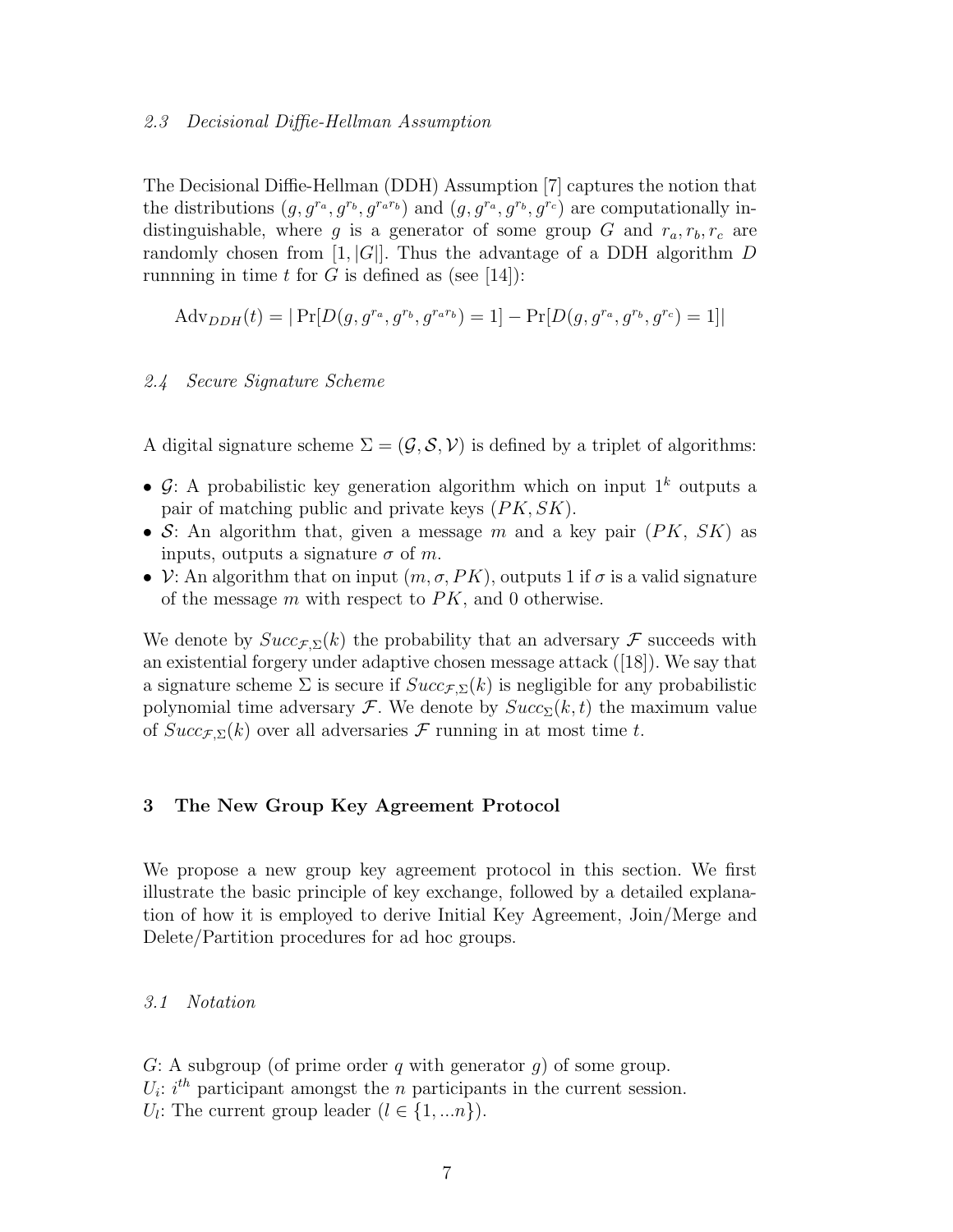$r_i$ : A random number (from [1,  $q-1$ ]) generated by participant  $U_i$ . Also called the *secret* for  $U_i$ .

 $g^{r_i}$ : The blinded secret for  $U_i$ .

 $q^{r_i r_i}$ : The blinded response for  $U_i$  from  $U_i$ .

 $M:$  The set of indices of participants (from  $P$ ) in the current session.

 $\mathcal{J}$ : The set of indices of the joining participants.

D: The set of indices of the leaving participants.

 $x \leftarrow y$ : x is assigned y.

 $x \stackrel{r}{\leftarrow} \mathcal{S}$ : x is randomly drawn from the uniform distribution S.

 $U_i \longrightarrow U_j : \{M\}$ :  $U_i$  sends message M to participant  $U_j$ .

 $U_i \stackrel{B}{\longrightarrow} \mathcal{M}$ : { $M$ }:  $U_i$  broadcasts message M to all participants indexed by M.  $N_i$ : Random nonce (maximum  $k_1$  bits) generated by participant  $U_i$ .

# 3.2 A Three Round Protocol

Please note that in the following rounds each message is digitally signed by the sender  $(\sigma_i^j$  is signature on message  $msg_i^j$  in Tables 2-4) and is verified by the receiver before following the protocol.

# **Protocol Steps**:

**Round 1**: The chosen group leader,  $M_l$  makes a initial request  $(INIT)$  with his identity,  $U_l$  and a random nonce  $N_l$  to the group M.

**Round 2**: Each interested  $M_i$  responds to the *INIT* request, with his identity  $U_i$ , nonce  $N_l$  and a blinded secret  $g^{r_i}$  to  $M_l$  (see Table 2 for exact message contents).

**Round 3**:  $M_l$  collects all the received blinded secrets, raises each of them to its secret  $(r_l)$  and broadcasts them along with the original contributions to the group, i.e. it sends  $\{U_i, N_i, g^{r_i}, g^{r_i r_i}\}\$ for all  $i \in \mathcal{M}\setminus\{l\}.$ 

**Key Calculation**: Each  $M_i$  checks if its contribution is included correctly and obtains  $g^{r_l}$  by computing  $(g^{r_i r_l})^{r_i^{-1}}$ . The group key is

$$
Key = g^{r_l} * \Pi_{i \in \mathcal{M} \setminus \{l\}} g^{r_i r_l} = g^{r_l(1 + \sum_{i \in \mathcal{M} \setminus \{l\}} r_i)}.
$$

# **Note**:

1) The original contributions  $q^{r_i}$  are included in the last message as they are required for key calculation in case of group modifications (see below).

2) Even though  $\Pi_{i\in\mathcal{M}\setminus\{l\}}g^{r_ir_l}$  is publicly known, it is included in key computation, to derive a key composed of everyone's contribution. This ensures that the key is not pre-determined and is unique to this session.

3) Even though the current group leader chooses his contribution after others, he cannot pre-determine the group key. See section 4.1 for details.

The protocol is formally defined in Table 2. We now see how this protocol can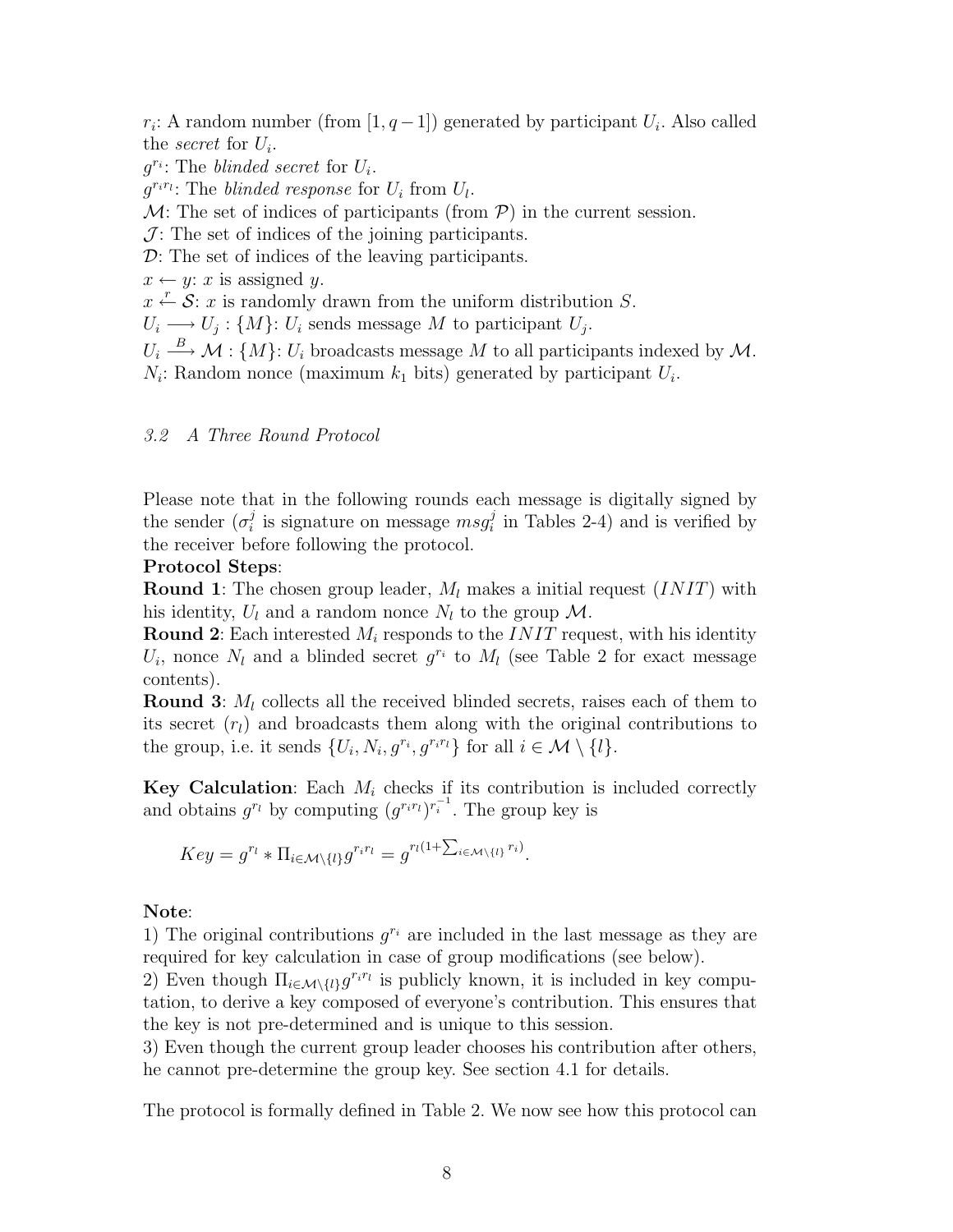**Round 1**  
\n
$$
l \stackrel{\mathcal{L}}{\leftarrow} \mathcal{M}, N_l \stackrel{\mathcal{L}}{\leftarrow} \{0, 1\}^k
$$
  
\n $U_l \stackrel{B}{\longrightarrow} \mathcal{M} : \{msg_l^1 = \{INIT, U_l, N_l\}, \sigma_l^1\}$   
\n**Round 2**  
\n $\forall i \in \mathcal{M} \setminus \{l\}, if (\mathcal{V}_{PK_l}\{msg_l^1, \sigma_l\} == 1), r_i \stackrel{r}{\leftarrow} [1, q - 1], N_i \stackrel{\mathcal{L}}{\leftarrow} \{0, 1\}^k,$   
\n $U_i \longrightarrow U_l : \{msg_i = \{IREPLY, U_l, N_l, U_i, N_i, g^{r_i}\}, \sigma_i\}$   
\n**Round 3**  
\n $r_l \stackrel{r}{\leftarrow} [1, q - 1], \forall i \in \mathcal{M} \setminus \{l\}, if (\mathcal{V}_{PK_i}\{msg_i, \sigma_i\} == 1)$   
\n $U_l \stackrel{B}{\longrightarrow} \mathcal{M} : \{msg_l^2 = \{IGROUP, U_l, N_l, \{U_i, N_i, g^{r_i}, g^{r_i r_l}\}_{i \in \mathcal{M} \setminus \{l\}}, \sigma_l^2\}$   
\n**Key Computation**  
\n $if (\mathcal{V}_{PK_l}\{msg_l^2, \sigma_l^2\} == 1)$  and  $g^{r_i}$  is as contributed  
\n $Key = g^{r_l(1 + \sum_{i \in \mathcal{M} \setminus \{l\}} r_i)}$   
\n**Table 2**

# IKA

be used to derive IKA, Join/Merge and Delete/Partition procedures for ad hoc networks.

# 3.3 Initial Key Agreement

Secure ad hoc group formation procedures typically involve peer discovery and connectivity checks before a group key is derived. Thus, an INIT request is issued by some participant and all interested peers respond. The responses are collected and connectivity checks are carried out to ensure that all participants can listen/broadcast to the group (see for instance [29]). After the group membership is defined, GKA procedures are implemented to derive a group key. Such an approach is quite a drain on the limited resources of ad hoc network devices. Thus an approach which integrates the two separate procedures of group formation and group key agreement is required. The above protocol fits well with this approach. Round 1 and Round 2 of the above protocol can be incorporated into the group formation procedures. In this way, blinded secrets,  $q^{r_i}$ 's, of all potential members,  $U_i$ 's, are collected before the group composition is defined. When the fully connected ad hoc group is defined, a single message (Round 3 in Table 2) from the group leader,  $U_l^3$ , using contributions of only the joining participants enables every participant to compute the group key. An example is provided below.

 $\overline{3}$  The group leader can be different from the initiator; see section 4.2 for leader election issues.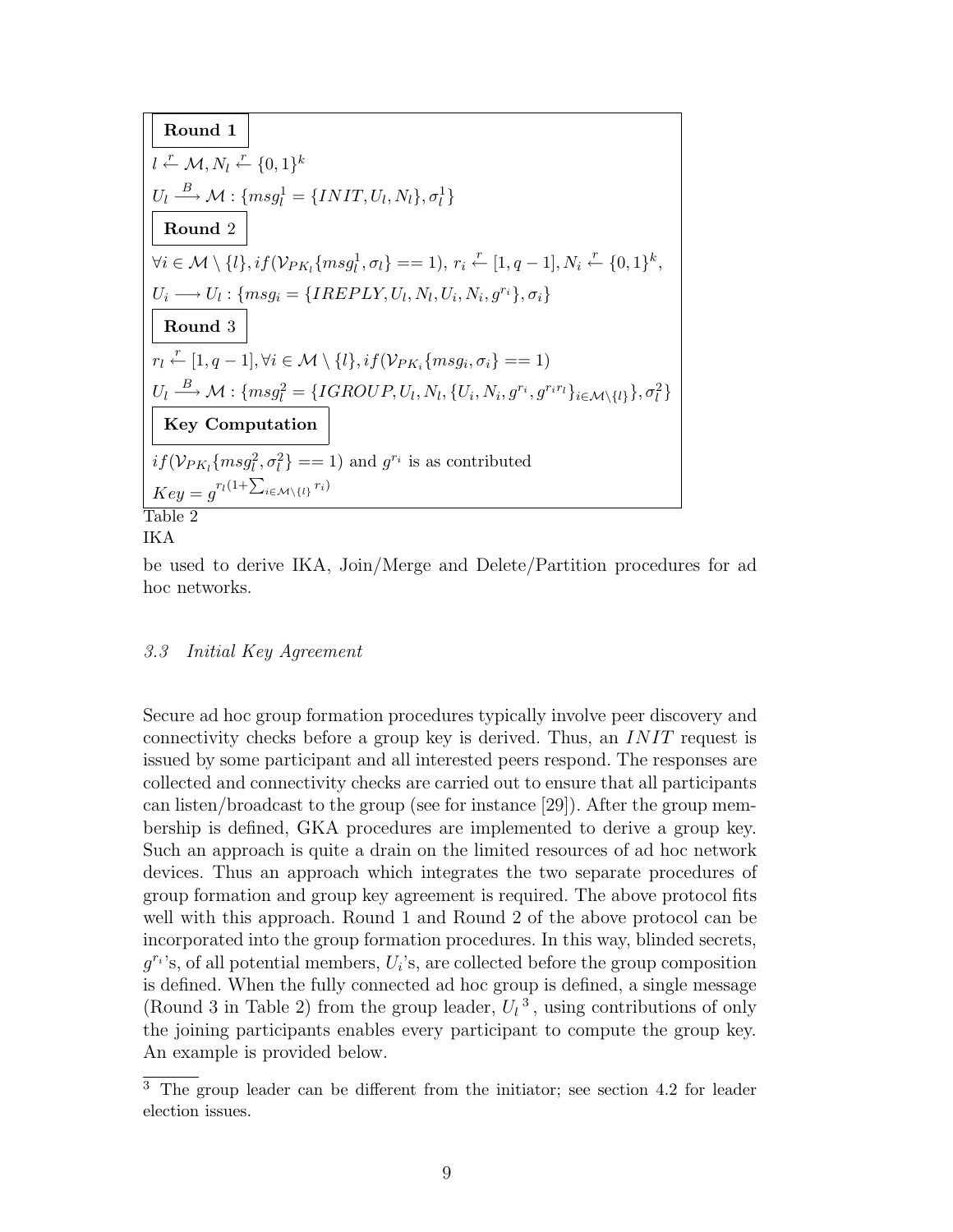**Round** 1  $\forall i \in \mathcal{J}, r_i \stackrel{r}{\leftarrow} [1, q-1], N_i \stackrel{r}{\leftarrow} \{0, 1\}^k,$  $U_i \stackrel{B}{\longrightarrow} \mathcal{M} : \{msg_i = \{JOIN, U_i, N_i, g^{r_i}\}, \sigma_i\}$ **Round** 2  $\forall i \in \mathcal{J}, if(\mathcal{V}_{PK_i}\{msg_i, \sigma_i\} == 1) \ r_l \stackrel{r}{\leftarrow} [1, q-1], l' \stackrel{r}{\leftarrow} \mathcal{M} \cup \mathcal{J}$  $U_l \longrightarrow U_{l'} : \{msg_l = \{JREPLY, \{U_i, N_i, g^{r_i}\}\}\forall i \in M \cup J}, \sigma_l\}$ **Round** 3  $if(\mathcal{V}_{PK_i}\{msg_l,\sigma_l\} == 1), l \leftarrow l', r_l \stackrel{r}{\leftarrow} [1, q-1], \mathcal{M} \leftarrow \mathcal{M} \cup \mathcal{J}$  $U_l \stackrel{B}{\longrightarrow} \mathcal{M} : \{msg_l^2 = \{JGROUP, U_l, N_l, \{U_i, N_i, g^{r_i}, g^{r_i r_l}\}_{i \in \mathcal{M}\setminus\{l\}}\}, \sigma_l^2\}$ **Key Computation**  $if(\mathcal{V}_{PK_l}\{msg_l^2, \sigma_l^2\} == 1)$  and  $g^{r_i}$  is as contributed  $Key = g^{r_l(1+\sum_{i\in\mathcal{M}\setminus\{l\}}r_i)}$ Table 3

Join/Merge

Suppose  $U_1$  initiates the group discovery and initially 5 participants express interest and send  $g^{r_2}, g^{r_3}, g^{r_4}, g^{r_5}$  and  $g^{r_6}$  respectively along with their identities and nonces. Finally only 3 join because of the full-connectivity constraint. Suppose the participants who finally join are  $U_2$ ,  $U_4$  and  $U_5$ . Then the group leader,  $U_1$ , broadcasts the following message:  $\{g^{r_2}, g^{r_4}, g^{r_5}, (g^{r_2})^{r_1}, (g^{r_4})^{r_1},\}$  $(g^{r_5})^{r_1}$ . On receiving this message, each participant can derive  $g^{r_1}$  using his respective secret. Thus the key  $q^{r_1(1+r_2+r_4+r_5)}$  can be computed.

#### 3.4 Join/Merge

Join is quite similar to **IKA**. Each joining participant,  $U_i(i \in \mathcal{J})$ , sends a  $JOIN$  request along with its identity,  $U_i$ , random nonce,  $N_i$  and blinded secret,  $g^{r_i}$ . The old group leader  $(U_l)$  chooses a new random secret,  $r_l$ , and sends all the blinded secrets to the new group leader,  $U_{l'}$ , (which can be chosen randomly). The new group leader broadcasts a message similar to the round 3 message in **IKA** i.e. all the blinded secrets and the blinded secrets raised to his (new) secret. It is worth noting that the new group leader discards the secret he used during the JOIN request (or secret from last session) and generates a new random secret for the broadcast message. During merge of two groups, all members of the smaller merging group (including the group leader) can be seen as joining members to the larger group. See Table 3 for formal specification and below for an example.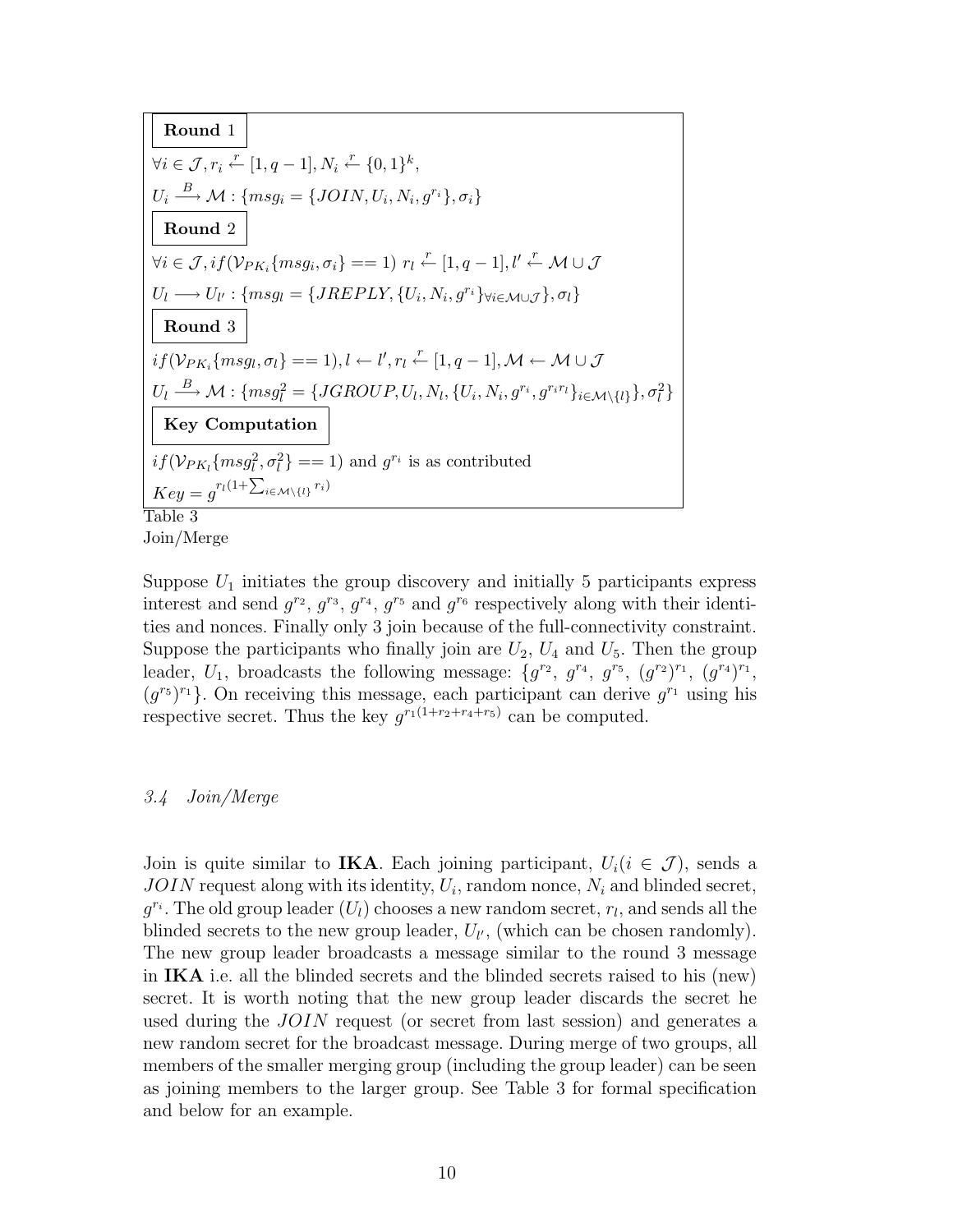**Round 1**  
\n
$$
\forall i \in \mathcal{D}, U_i \longrightarrow U_l: \{msg_i = \{DEL, U_i, N_i\}, \sigma_i\}
$$
\n**Round 2**  
\n
$$
\forall i \in \mathcal{D}, if (\mathcal{V}_{PK_i}\{msg_i, \sigma_i\} == 1), r_l \stackrel{r}{\leftarrow} [1, q - 1], \mathcal{M} \leftarrow \mathcal{M} \setminus \mathcal{D}
$$
\n
$$
U_l \stackrel{B}{\longrightarrow} \mathcal{M}: \{msg_l = \{DGROUP, U_l, N_l, \{U_i, N_i, g^{r_i}, g^{r_i r_l}\}_{i \in \mathcal{M} \setminus \{l\}}\}, \sigma_l\}
$$
\n**Key Computation**  
\n
$$
if (\mathcal{V}_{PK_l}\{msg_l, \sigma_l\} == 1) \text{ and } g^{r_i} \text{ is as contributed}
$$
\n
$$
Key = g^{r_l(1 + \sum_{i \in \mathcal{M} \setminus \{l\}} r_i)}
$$
\nTable 4

Delete/Partition

Suppose new participants,  $U_9$  and  $U_{10}$  join the group of  $U_1, U_2, U_4$  and  $U_5$  with their contributions  $g^{r_9}$  and  $g^{r_{10}}$  respectively. Then the previous group leader  $(U_1)$  changes its secret to  $r_1^*$  and sends  $g^{r_1^*}, g^{r_2}, g^{r_4}, g^{r_5}, g^{r_9}, g^{r_{10}}$  to  $U_{10}$  (say the new group leader).  $U_{10}$  generates a new secret  $r_{10}^*$  and broadcasts the following message to the group:  $\{g^{r_1^*}, g^{r_2}, g^{r_4}, g^{r_5}, g^{r_9}, g^{r_1^*0^*r_1^*}, g^{r_1^*0^{r_2}}, g^{r_1^*0^{r_5}}, g^{r_1^*0^{r_9}}\}.$ And the new key is  $g^{r_{10}^* (1+r_1^*+r_2+r_4+r_5+r_9)}$ .

#### 3.5 Delete/Partition

When participants leave the group, the group leader changes his secret contribution and sends an **IKA** Round 3 like message to the group, omitting the leaving participants' contributions. Partition of a group can be see as deletion of multiple members. Refer to Table 4 and below for an example.

Suppose a participant,  $U_2$ , leaves the group of  $U_1$ ,  $U_2$ ,  $U_4$ ,  $U_5$ ,  $U_9$  and  $U_{10}$ . Then the leader,  $U_{10}$  changes its secret to  $r''_{10}$  and broadcasts  $\{g^{r_1^*}, g^{r_4}, g^{r_5}, g^{r_6}, g^{r_7}\}$  $g^{r_9}, (g^{r_1^*})^{r''_{10}}, (g^{r_4})^{r''_{10}}, (g^{r_5})^{r''_{10}}, (g^{r_9})^{r''_{10}}\}$  to the group. And the new key is  $g^{r''_{10}(1+r_1^*+r_4+r_5+r_9)}.$ 

#### **4 Security Analysis**

Below we show that the above defined protocol is secure against active adversaries in the standard security model.

**Theorem 1**: Let P be the protocol as defined in the last section. Let  $\mathcal{A}$  be an active adversary making  $q_{ex}$  **Execute** queries and  $q_s$  **Send** queries to the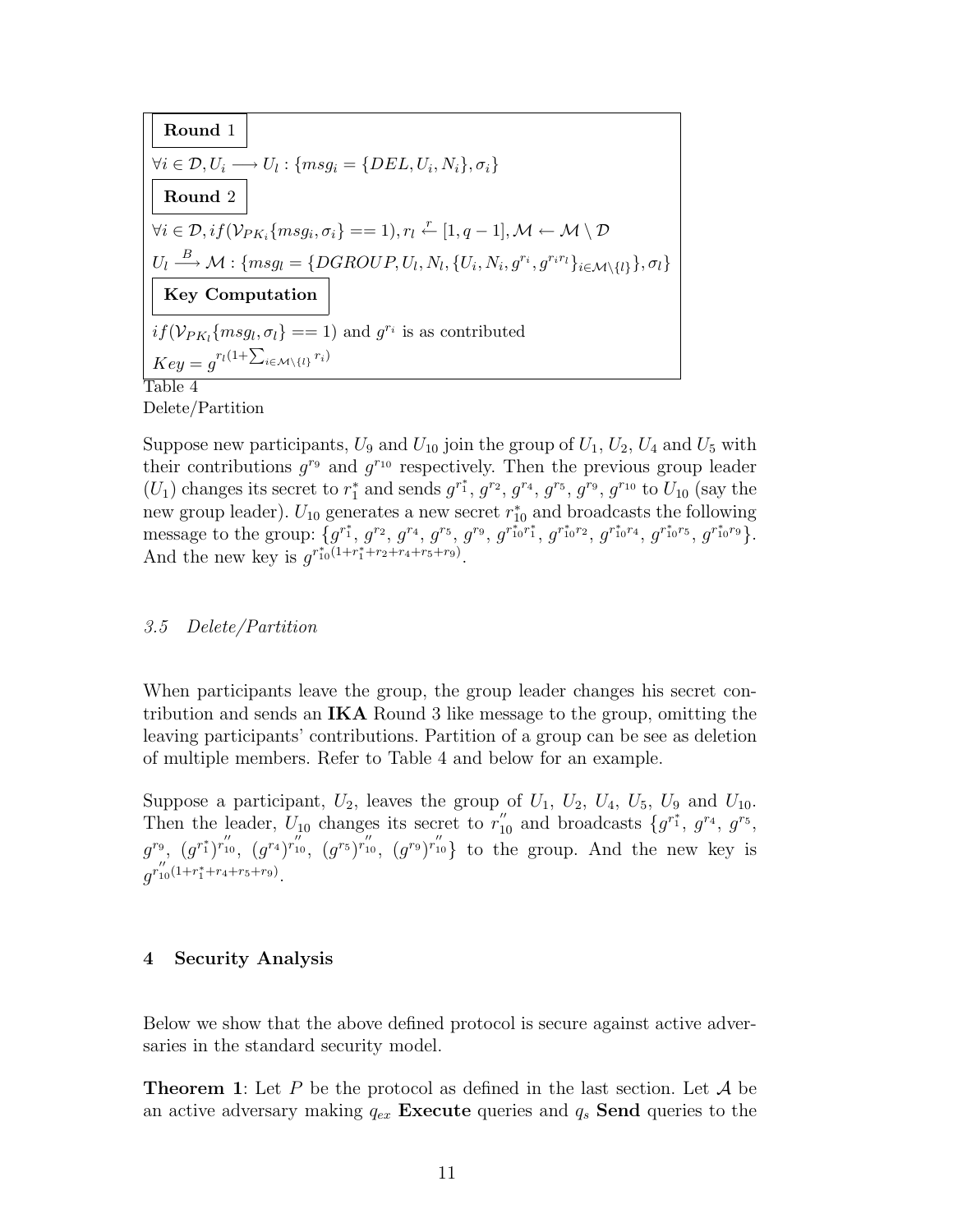participants and running in time  $t$ . Then Protocol  $P$  is a secure GKA protocol. Namely:

$$
Adv_P(t, q_{ex}, q_s) \le Adv_{DDH}(t') + |\mathcal{P}| * Succ_{\Sigma}(k, t') + \frac{q_s^2 + q_{ex}q_s}{2^{k_1}}
$$

where  $k_1$  is the size (in bits) of the nonces and  $t' \leq t + |\mathcal{P}|(q_{ex}+q_s)(t_{exp}+t_{lkup}),$  $t_{exp}$  is the time to perform an exponentiation in G and  $t_{lkup}$  is the time to perform a look-up in tables L and Sessions, to be defined in the proof.

**Proof**: Let  $\mathcal A$  be an adversary that plays in the game  $G_0$  against the protocol P. We will define a series of games  $G_1, \ldots, G_6$  such that each game  $G_i$  differs "slightly" from its precedent game  $G_{i-1}$ . We denote the event Win in the game  $G_i$  by  $Win_i$ . Thus by explicitly quantifying the effect the slight difference in the games has on the winning probability of the adversary, one can relate the winning probability of A in the original game  $G_0$  (Pr[ $Win_0$ ]) to any other game. We stop when we eventually reduce to a simple game (here  $G_6$ ) for which we can calculate  $Pr[Win_i]$ . Thus by relating all the probabilities we can eventually calculate  $Pr[Win_0]$ .

All queries made by  $\mathcal A$  are answered by a simulator  $\Delta$ .  $\Delta$  maintains two tables: Sessions and L. In table Sessions,  $\Delta$  keeps transcripts of each and every session generated by him (either with a single **Execute** query or multiple **Send** queries). While in table  $L$ ,  $\Delta$  maintains a list of all *blinded secrets* generated by him during the game and their corresponding secrets.

**Game**  $G_0$ : This game  $G_0$  is the real game as defined earlier.  $\Delta$  initializes the game by generating public-private key pairs for all the participants as specified by the protocol and choosing a random bit  $b$ , which is used by him to answer the **Test** query. Then it answers all queries of the adversary in accordance with the protocol P.

**Game**  $G_1$ : The game  $G_1$  is identical to  $G_0$  except that  $\Delta$  aborts if a signature forgery occurs for some player  $U$  before any  $\text{Corrupt}(U)$  query was made. We denote such an event by  $E_1$ . Using a well-know lemma we get:  $|\Pr[Win_0]|$  $-$  Pr $[Win_1] \leq Pr[E_1]$ . Note that  $\Delta$  can detect a signature forgery for some player U when he finds a valid message, not generated by him (all messages generated by  $\Delta$  are stored in the *Sessions* table), in some session before the **Corrupt** query was made to U.

**Calculation of**  $Pr[E_1]$ : The event  $E_1$  occurs when the adversary makes an existential signature forgery for any one of the protocol participants. The probability of this happening is bounded by  $\mathcal{P}$  \*  $Succ_{\mathcal{F},\Sigma}(k)$  where  $Succ_{\mathcal{F},\Sigma}(k)$ is the success probability of an existential signature forgery against a signature scheme  $\Sigma$ , given some public key  $PK$ .

**Game**  $G_2$ : The game  $G_2$  is identical to  $G_1$  except that  $\Delta$  aborts if a nonce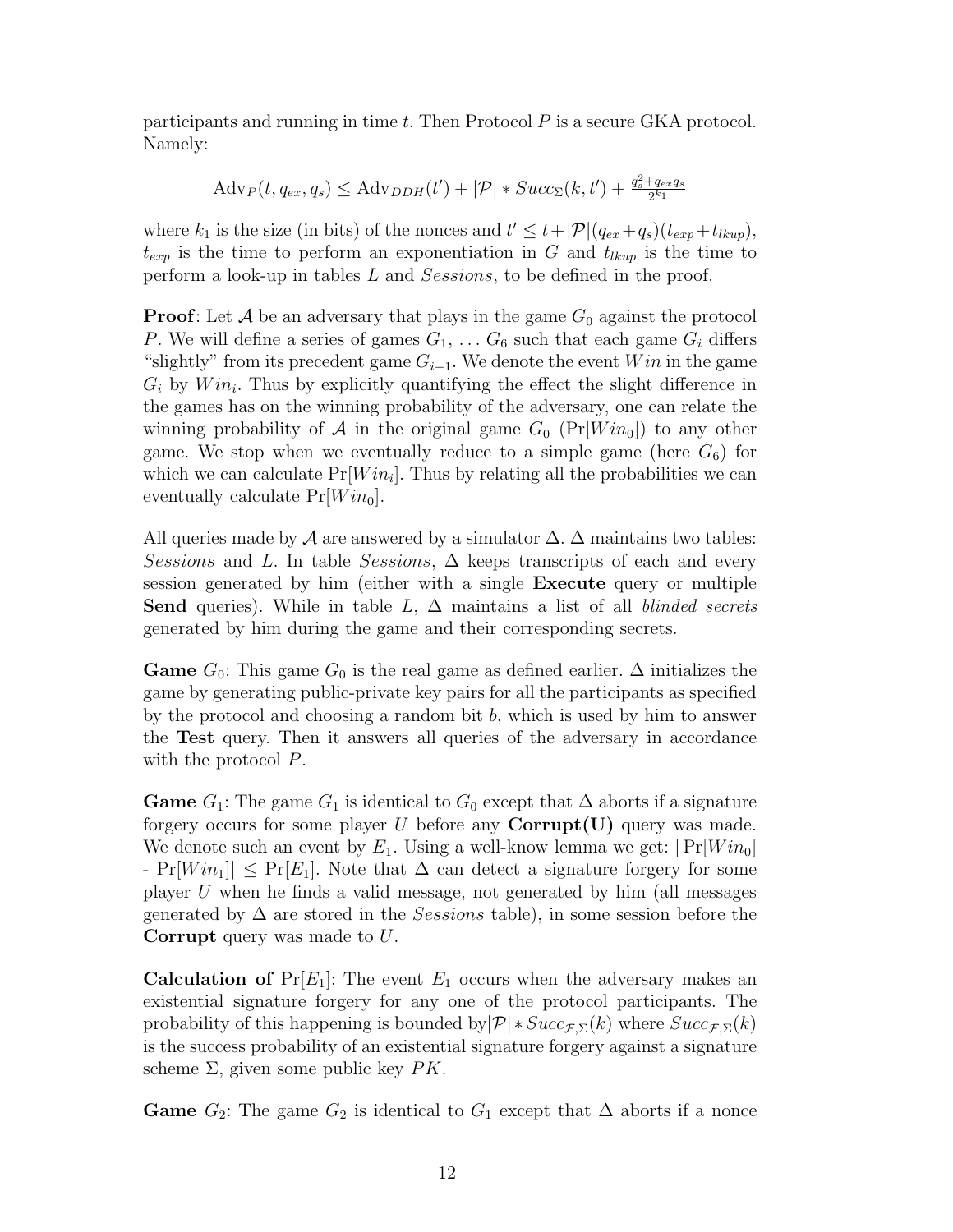used in some **Send** query has already been used in some **Execute** or **Send** query before. We denote the occurrence of the nonce being repeated in some **Send** query as event  $E_2$ . Then:  $|\Pr[Win_1] - \Pr[Win_2]| \leq \Pr[E_2]$ .  $\Delta$  can detect event  $E_2$  as he can track all nonces generated, via the *Sessions* table.

**Calculation of**  $Pr[E_2]$ : Clearly the probability of event  $E_2$  happening is  $\frac{q_s(q_{ex}+q_s)}{2^{k_1}}.$ 

**Game**  $G_3$ : In game  $G_3$ ,  $\Delta$  modifies the way it answers the queries slightly.  $\Delta$ chooses a DDH-tuple  $(g, g^{r_a}, g^{r_b}, g^{r_a r_b})$ . ∆ follows the protocol as before to generate query responses but changes the way it generates the blinded secrets used in the transcript. The change is as follows:

Whenever a *blinded secret* is to be generated for some session participant  $M_i$ , instead of raising the group generator  $g$  to a randomly chosen number  $r_i$  (from [1, q – 1], as specified by the protocol), it raises  $g^{r_b}$  (from the given tuple) to  $r_i$ . Thus, in brief,  $\Delta$  uses the value  $g^{r_b r_i}$  as *blinded secret* for participant  $M_i$  in the transcript. The corresponding blinded response is generated as before by raising the *blinded secret* to the group leader's secret  $r_l$  (which is also randomly chosen from [1, q − 1], as specified by the protocol). Also,  $\Delta$  stores the blinded secret so generated and the corresponding  $r_i$  in table L. In this way,  $\Delta$  knows all blinded secrets generated by him during the game and their corresponding secrets. Clearly from the adversary's point of view there is no change in the game. Thus  $|\Pr[Win_2] = \Pr[Win_3]|$ .

**Game**  $G_4$ : Game  $G_4$  is same as game  $G_3$  except that  $\Delta$  modifies the way it generates the *blinded responses*. Using the same DDH-tuple  $(g, g^{r_a}, g^{r_b}, g^{r_a r_b})$ ,  $\Delta$  does the following:

Whenever a *blinded response* is to be generated for some session participant  $M_i$ ,  $\Delta$  retrieves the corresponding *blinded secret g<sup>r<sub>i</sub></sup>* from the table *Sessions*. Then it looks for this *blinded secret* in table L. If  $\Delta$  finds it in the table, it retrieves the corresponding *secret* entry  $(r_i)$  and raises  $q^{r_a r_b}$  (from the DDHtuple) to it to get  $g^{r_a r_b r_i}$ . It further raises it to the secret,  $r_l$  (randomly chosen from  $[1, q-1]$ , of the group leader. The resulting value  $q^{r_a r_b r_i r_l}$  is used as the blinded response for participant  $M_i$  in the session transcript. If on the other hand,  $\Delta$  does not find  $g^{r_i}$  in table L, this means that this *blinded secret* has been introduced by the adversary  $\mathcal A$  and  $\Delta$  does not know the corresponding secret. Thus for a session where any of the *blinded secrets* is not found in table L,  $\Delta$  continues to generate the *blinded responses* (for all the participants) as in game  $G_3$  (by raising *blinded secret* to the *secret* of the leader).

Thus, in brief,  $\Delta$  uses the value  $g^{r_a r_b r_i r_l}$  as the *blinded response* for participant  $M_i$ , if all *blinded secrets* in that session were generated by him otherwise it uses the value  $g^{r_b r_i r_l}$ . Note that as A can make a **Test** query only on a fresh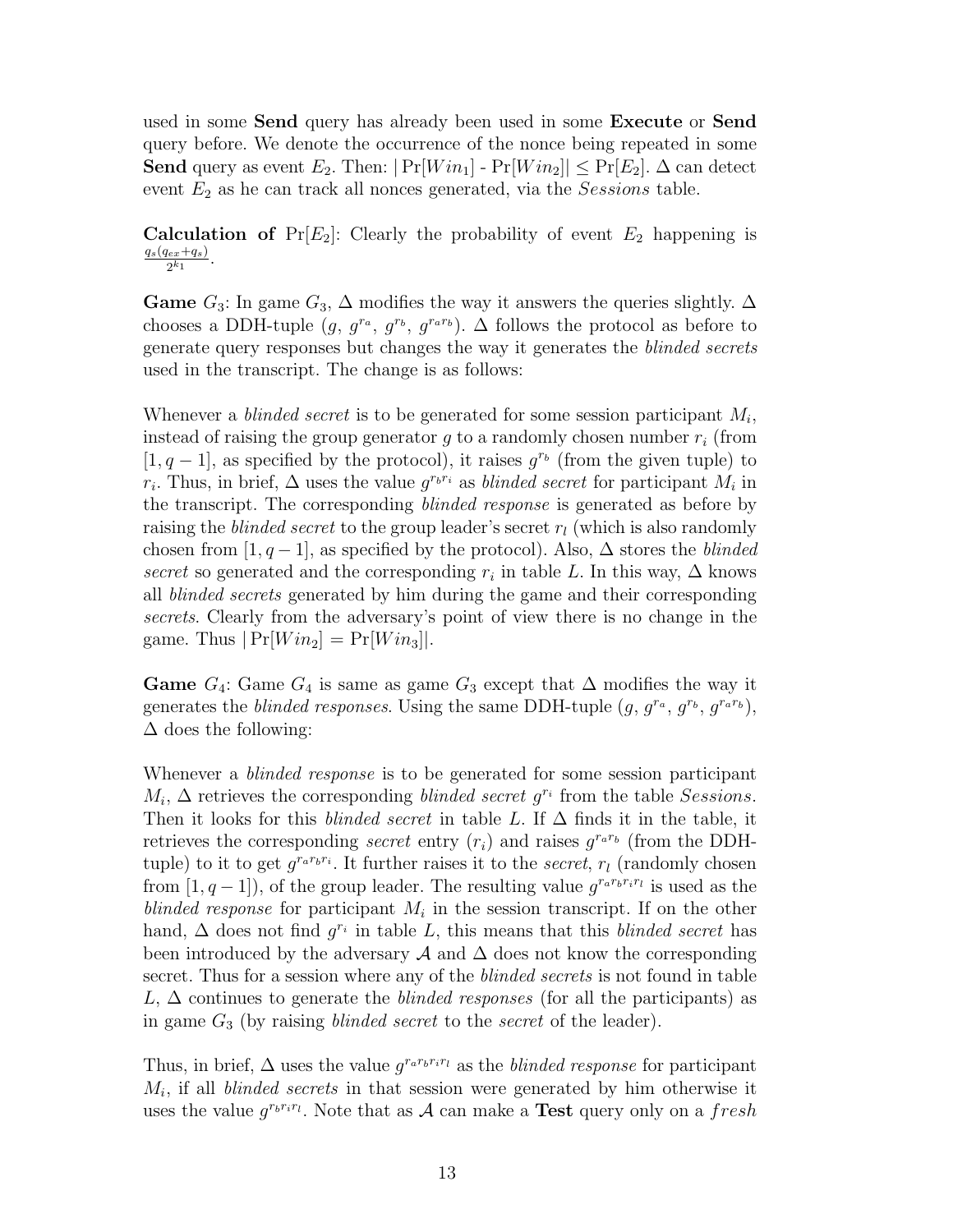participant instance, this rules out those sessions where  $A$  has been able to introduce blinded secrets on his own (by asking the **Corrupt** query). Thus  $\Delta$  can respond to the queries of such sessions without using data from the  $DDH$ -tuple<sup>4</sup>.

Clearly again from the adversary's point of view there is no change in the game. Thus  $|\Pr[Win_3] = \Pr[Win_4]|$ .

**Game**  $G_5$ : Game  $G_5$  is same as Game  $G_4$  except that instead of a DDH-tuple  $(g, g^{r_a}, g^{r_b}, g^{r_a r_b}), \Delta$  chooses a random tuple  $(g, g^{r_a}, g^{r_b}, g^{r_c}). \Delta$  continues answering the queries as in Game  $G_4$ , except that the role of  $g^{r_a r_b}$  is taken by  $g^{r_c}$ . And now when answering the **Reveal** query or **Test** query (in case bit  $b = 1$ ),  $\Delta$  uses  $g^{r_a}$  in computing the session key instead of  $g^{r_b}$  which the protocol demands. Thus the only difference between games  $G_4$  and  $G_5$  is the computational distance between a DDH-tuple and a random tuple, therefore:  $|\Pr[Win_4] - \Pr[Win_5]| \leq \text{Adv}_{DDH}(t').$ 

where t' is bounded by  $t + |\mathcal{P}|(q_{ex} + q_s)(t_{exp} + t_{lkup}), t_{exp}$  being the time to perform an exponentiation in G and  $t_{lkup}$  the time to perform a look-up in tables L and Sessions.

**Game**  $G_6$ : Game  $G_6$  is same as Game  $G_5$  except that irrespective of the value of the bit  $b$ ,  $\Delta$  answers the **Test** query with a random value. Then clearly,  $Pr[Win_6] = \frac{1}{2}$ . Also  $Pr[Win_5] = Pr[Win_6]$  because while in Game  $G_5$ ,  $\Delta$  answers with  $g^{r_a r_b}$  as a response to the **Test** query, in Game  $G_6 \Delta$  answers with  $g^{random}$ . But essentially both responses are uniformly distributed in G.

Combining all the above results, we get:  $Pr[Win_0] \leq Pr[E_1] + Pr[E_2] +$  $\text{Adv}_{DDH}(t') + \frac{1}{2}$  and so the desired result follows.

# 4.1 Key Control

The fact that any of the participants in a group key agreement protocol cannot pre-determine the key before the actual execution of the protocol, makes it different from a key transport protocol. Although the group leader in our protocol chooses its contribution after other members have chosen theirs, it does not imply the group leader can pre-determine the group key. Infact like many other protocols (including GDH.2, GDH.3, TGDH, won in table 1) the group member choosing last his contribution might have some advantage but it does not translate to key control as discussed in [1,28]. We show below that the group leader in our protocol cannot fix the group key to a given value  $K_f$ . The group key  $g^{r_l(1+\sum_{i\in\mathcal{M}\setminus\{l\}} r_i)}$  can be viewed as a two-party Diffie-Hellman

 $\frac{4}{4}$  As  $\Delta$  does not have to guess the query for which he wants to use data from the DDH-tuple, there is no  $q_s$  or  $q_{ex}$  factor in the final security reduction.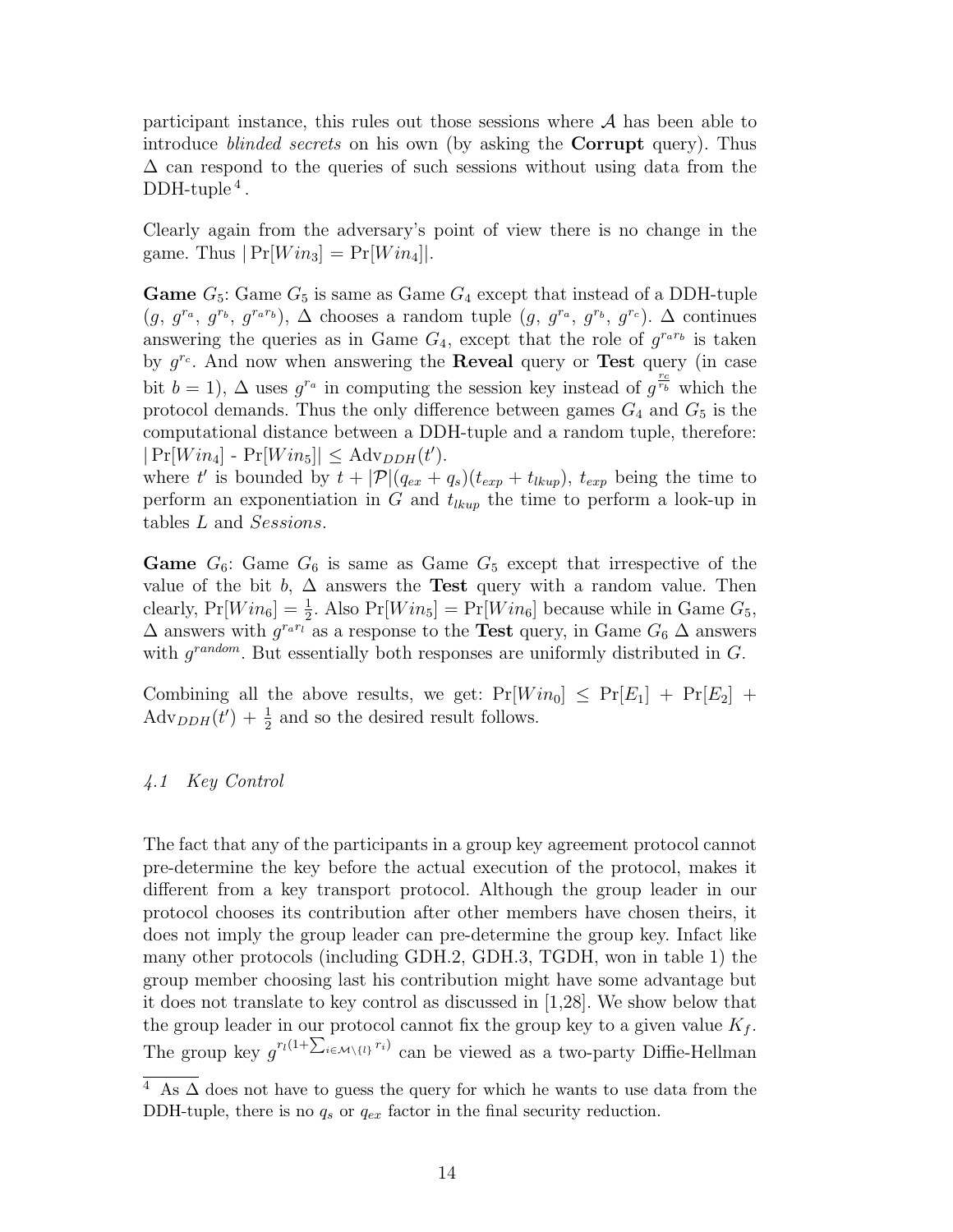key where one participant's contribution is  $g^{r_l}$  and the other's  $g^{(1+\sum_{i\in\mathcal{M}\setminus\{l\}} r_i)}$ . Denoting  $g^{(1+\sum_{i\in\mathcal{M}\setminus\{i\}} r_i)}$  by  $g^B$ , the group leader needs a polynomial time algorithm A which given the desired group key  $K_f = g^{r_K}$  and  $g^B$  as inputs can output  $g^{r_K}$  to be used as  $g^{r_l}$  i.e.  $\mathcal{A}(g^{r_K}, g^B) = g^{r_K/2}$ . But infact this algorithm can be used to solve the computational Diffie-Hellman problem as follows: Given  $g^{\alpha}$  and  $g^{\beta}$ ,  $\mathcal{A}(g^{\alpha}, g^{\beta}) = g^{\frac{\alpha}{\beta}}$ ;  $\mathcal{A}(g^{\frac{\alpha}{\beta}}, g^{\alpha}) = g^{\frac{1}{\beta}}$ ;  $\mathcal{A}(g^{\alpha}, g^{\frac{1}{\beta}}) = g^{\alpha\beta}$ .

We can do better by requiring the group leader to commit to its contribution before others as follows: The current group leader sends also the hash value of his contribution in the *INIT* message  $(H(q^{r_l})$  in table 5). Thus the group leader is no longer at any advantage. Other kinds of attacks influencing the key including attacks by collusion of malicious insiders have not been well studied till now. Very recent work of Katz and Shin [20] is the first attempt to formally model attacks by a collusion of malicious insiders. Thus it is of interest in the future to provide security proofs in this new evolving model. A simple but costly way to detect such kind of attacks is to add a round of key confirmation; where in a single round of broadcasts, each participant broadcasts a well-known public quantity encrypted with the current session key.

#### 4.2 Group leader election

Group leader election is a non-trivial issue in asynchronous networks like ad hoc networks. A lot of literature exists on this issue; see for example [25,30]. Leader election protocols that ensure that a single leader is elected at the end of the protocol run, can be quite expensive to implement (requiring several rounds of communication). So if a mechanism exists for merging multiple groups into a single group with a single leader, much simpler leader election protocols can be employed for the sake of efficiency. We choose to use an auto-election mechanism to choose a group leader, wherein: In the absence of a group leader, each node wishing to form a group sets a random timer. If by the expiry of this timer, no INIT message is received, the node issues an INIT message of its own. Thus other nodes can reply to this INIT request. If multiple INIT messages are received by a node, a simple rule (like the initiator with a lower ID  $U_i$ , or the initiator with a larger group) can help the node to decide which INIT message to reply to. Thus multiple groups can exist in the network at the same time (with potentially some common members). If total connectivity is ensured between these groups, it is possible to merge them easily as well.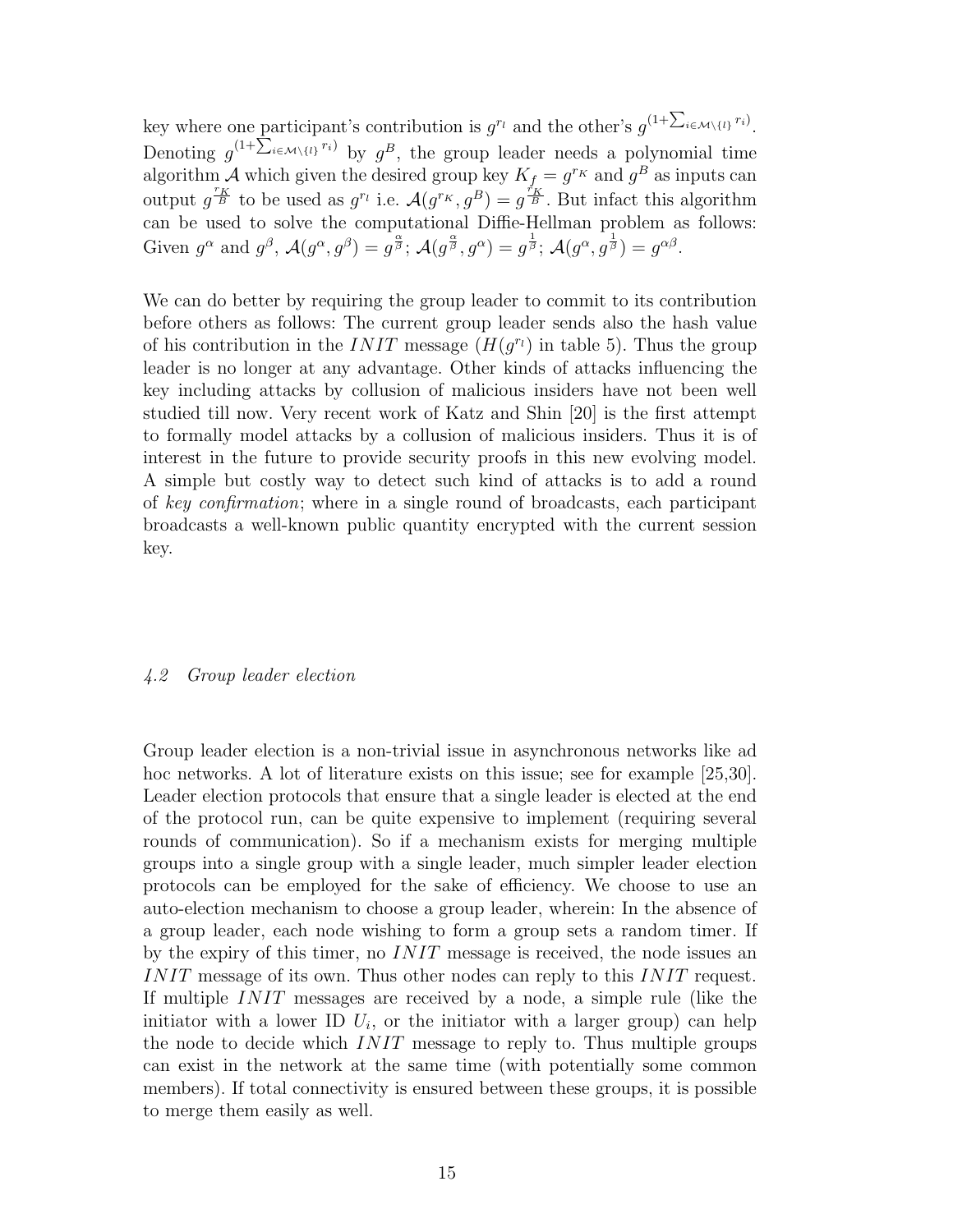Table 5



Table 6

Computation time (in msec) per device with and without GKA

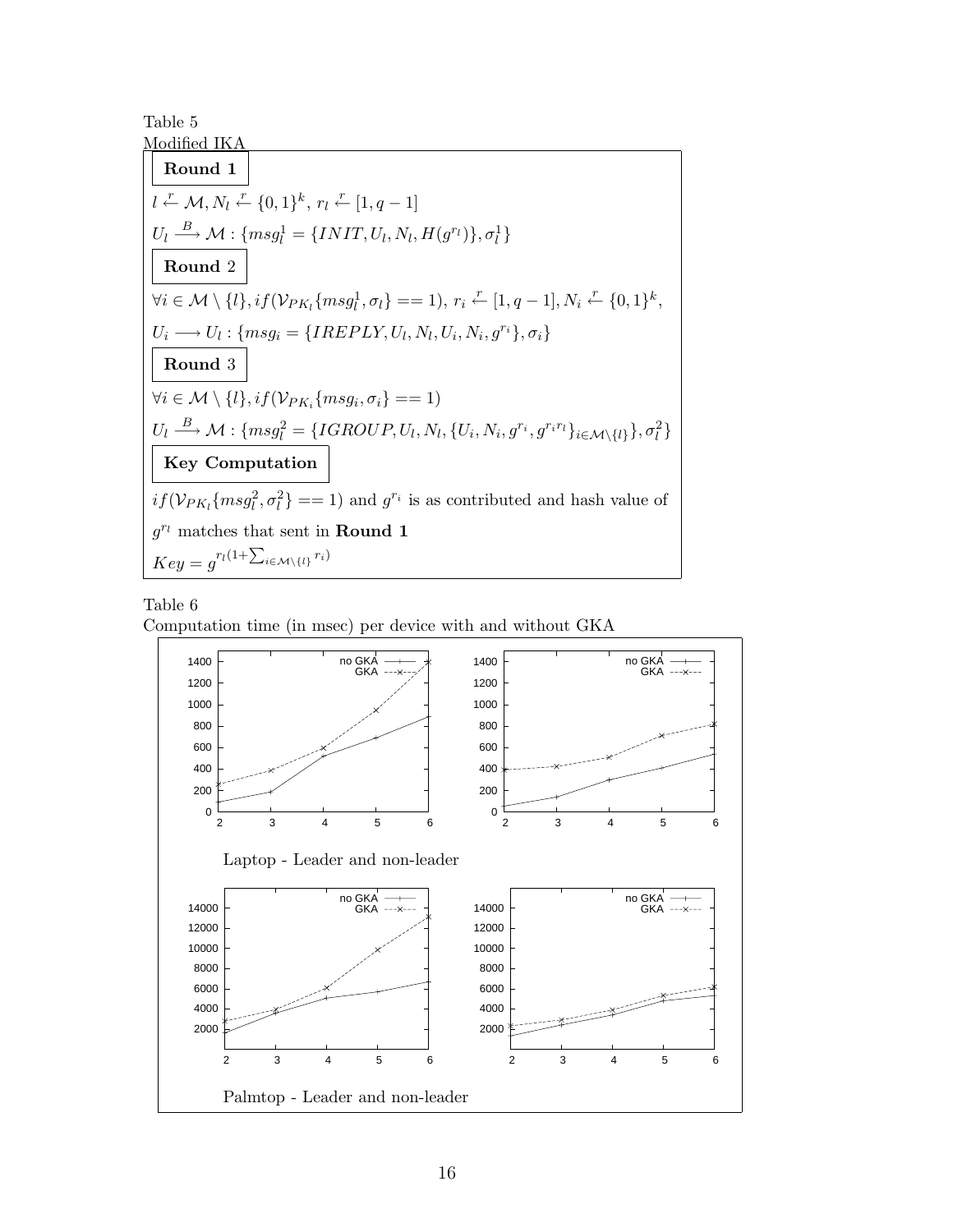#### **5 Implementation**

To test the performance of this new GKA protocol, we incorporated it in the group management protocol of [8]. The group management of [8] consists of three communication rounds: DISC, JOIN and GROUP. The DISC stage initiates the group formation by calling for interested participants. Each interested participant responds with a JOIN message. The group membership is defined and announced by the group leader (chosen randomly) by the  $GROUP$ message. The design of the new GKA protocol allowed us to piggy-back GKA data on group management messages, thus member contributions towards the group key are collected during  $JOIN$  messages while the  $GROUP$  message carries the message from the group leader which enables everyone to compute the group key. Thus no additional communication round is required to derive a group key, irrespective of the group size. It is worth mentioning that it would not have been possible with most of the protocols presented in table 1, as the messages sent by group members are dependent on messages sent by other members. A comparison of the computation times on a device in the absence and presence of GKA procedures is plotted in table 6. The data shown is for an experimental setup consisting of laptops (Compaq 500 Mhz running Linux) and palmtops (Compaq ipaq 400MHz running Linux familiar 0.7). All random contributions for the group key were chosen from a Diffie-Hellman group of prime order of 1024 bits. The code was written in Java except the exponentiation function which was implemented in native code with the GMP library [24]. The graphs in table 6 plot computation time (in milliseconds on Y axis) against group-size with and without GKA. There are separate plots for the cases when the device was a leader/non-leader. Leader for group management was randomly chosen. As expected, the time for non-leader members increases (when employing GKA protocol) by an almost constant factor (order of time to perform two 1024 bit exponentiations), while for a leader it increases linearly as the group size increases. As most ad hoc networks are expected to be composed of devices of unequal computing power, more powerful devices (like laptops) can assume the role of a leader more often. Use of elliptic curve groups can lead to much better computation times.

#### **6 Conclusion**

We have proposed a new group key agreement protocol, particularly well suited to ad hoc networks. It is efficient in the number of rounds (only three rounds, the first two rounds may be executed along with group management procedures), and also efficient in computational terms. It requires no special ordering of the participants. Any participant can be possibly chosen as the group leader for one session and the role can be easily rotated amongst the other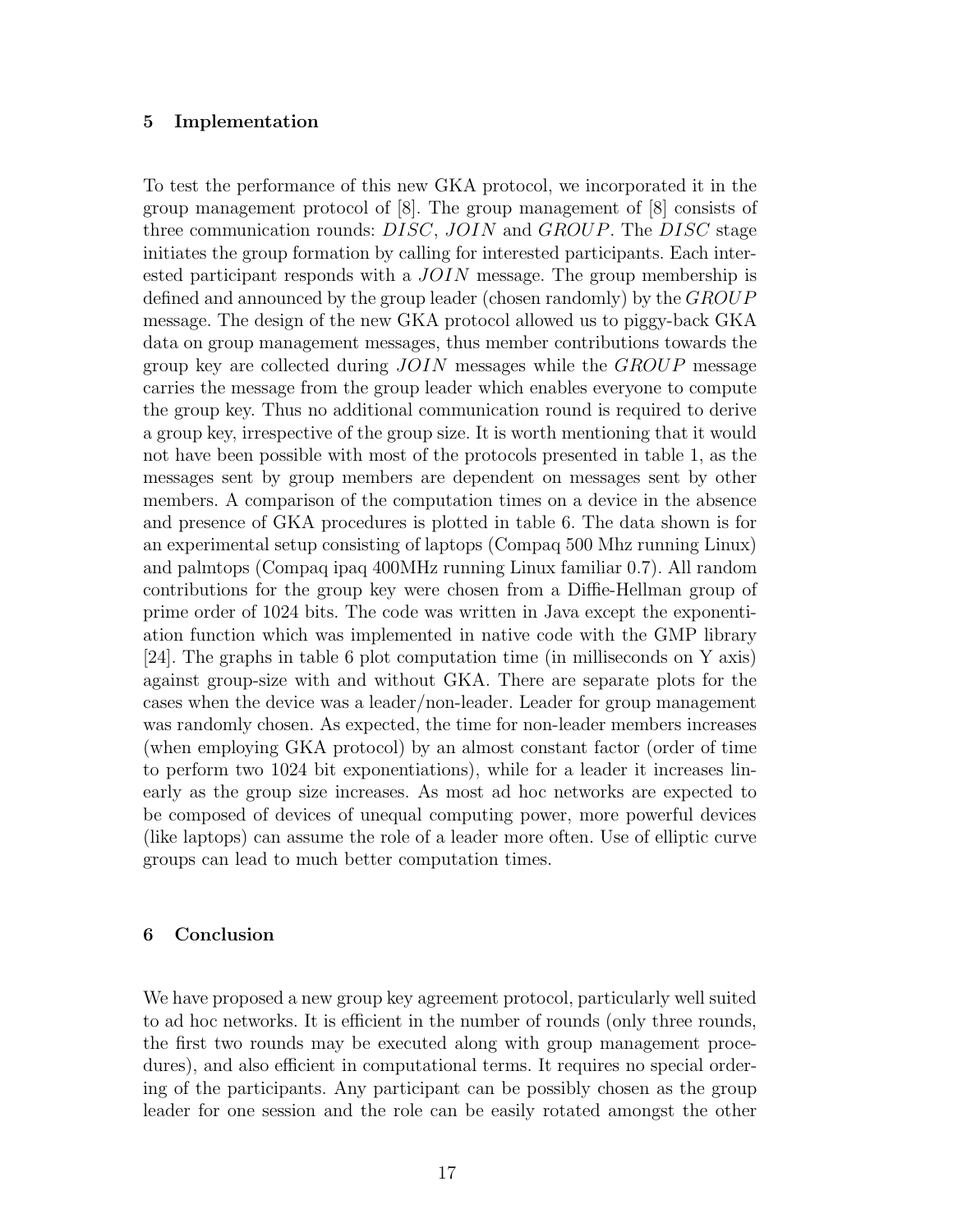participants in latter rounds. The key, thus derived, is independent of keys in other sessions. Long-term secrets are used for authentication purposes only, thus providing weak forward secrecy. Achieving strong forward secrecy without compromising on efficiency of  $JOIN$  and  $DELETE$  procedures is an interesting area for future work.

The protocol is proved secure against active adversaries in the framework of [13], in the Standard model and with the Decisional Diffie-Hellman (DDH) assumption in any group. The protocol has one of the tightest reductions to the DDH assumption amongst group key agreement protocols.

#### **References**

- [1] N. Asokan and P. Ginzboorg. Key agreement in ad-hoc networks. *Computer Communication Review*, 23(17):1627–1637, Nov 2000.
- [2] G. Ateniese, M. Steiner, and G. Tsudik. New multiparty authentication services and key agreement protocols. *IEEE Journal of Selected Areas in Communications*, 18(4):628–639, April 2000.
- [3] D. Augot, R. Bhaskar, V. Issarny, and D. Sacchetti. An efficient group key agreement protocol for ad hoc networks. In *IEEE Workshop on Trust, Security and Privacy in Ubiquitous Computing*. IEEE CS Press, 2005.
- [4] K. Becker and U. Wille. Communication complexity of group key distribution. In *CCS '98: Proceedings of the 5th ACM Conference on Computer and Communications Security*, pages 1–6. ACM Press, 1998.
- [5] M. Bellare, D. Pointcheval, and P. Rogaway. Authenticated key exchange secure against dictionary attacks. In *Advances in Cryptology - EUROCRYPT '00*, pages 139–155. LNCS 1807, 2000.
- [6] M. Bellare and P. Rogaway. Random oracles are practical: A paradigm for designing efficient protocols. In *CCS '93: Proceedings of the 1st ACM Conference on Computer and Communications Security*, pages 62–73. ACM Press, 1993.
- [7] D. Boneh. The Decision Diffie-Hellman problem. In *ANTS-III: 3rd Algorithmic Number Theory Symposium*, pages 48–63. LNCS 1423, 1998.
- [8] M. Boulkenafed and V. Issarny. AdHocFS: Sharing files in WLANs. In *2nd International Symposium on Network Computing and Applications*, pages 156– 163. IEEE Computer Society, 2003.
- [9] C. Boyd and A. Mathuria. *Protocols for Authentication and Key Establishment*. Springer-Verlag, 2003.
- [10] C. Boyd and J.M.G. Nieto. Round-optimal contributory conference key agreement. In *Public Key Cryptography '03*, pages 161–174. LNCS 2567, 2003.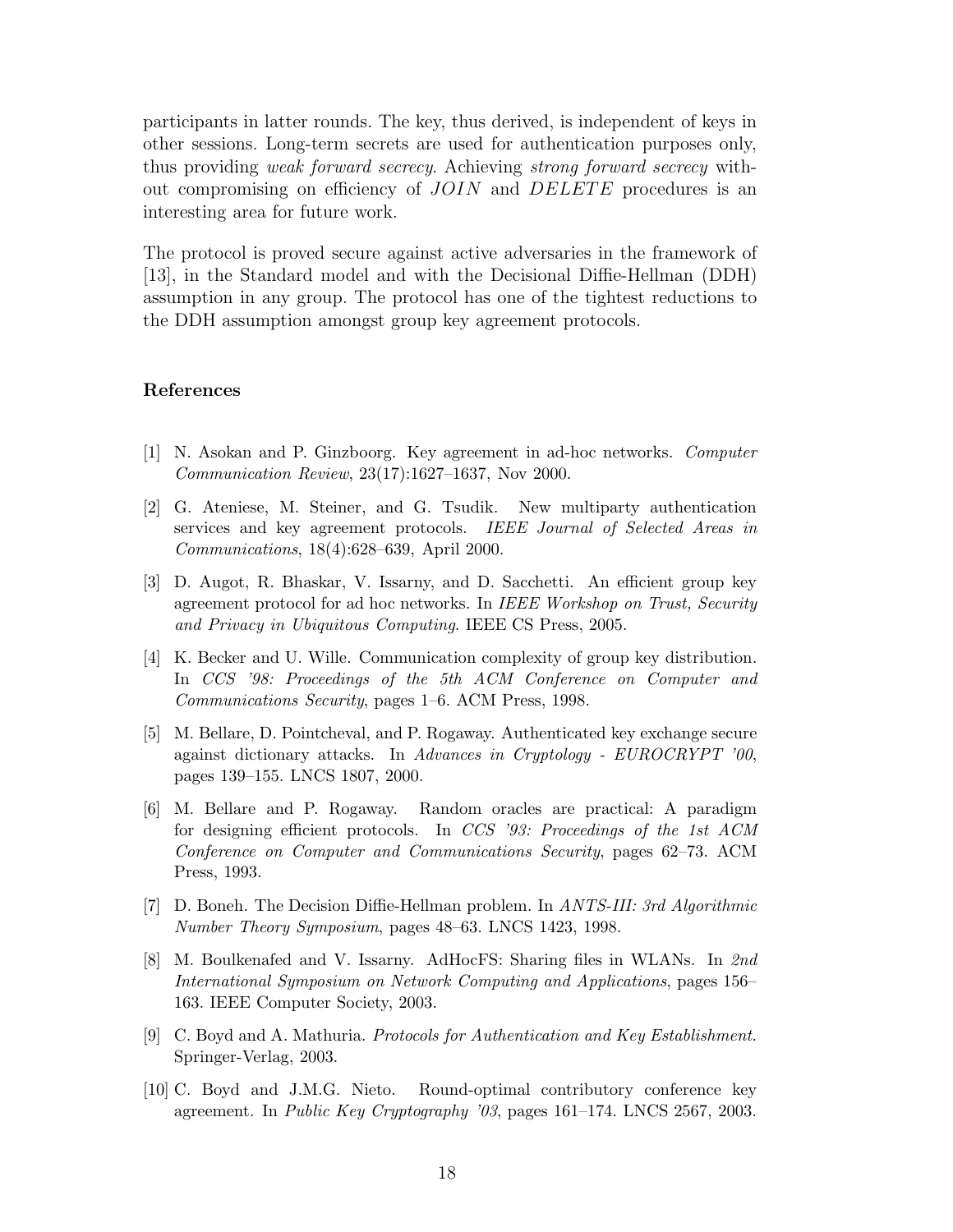- [11] E. Bresson and D. Catalano. Constant round authenticated group key agreement via distributed computation. In *Proceedings of Public Key Cryptography*, pages 115–119. LNCS 2567, 2004.
- [12] E. Bresson, O. Chevassut, and D. Pointcheval. Provably authenticated group Diffie-Hellman key exchange - the dynamic case. In *Advances in Cryptology - ASIACRYPT '01*, pages 290–309. LNCS 2248, 2001.
- [13] E. Bresson, O. Chevassut, and D. Pointcheval. Dynamic group Diffie Hellman key exchange under standard assumptions. In *Advances in Cryptology - EUROCRYPT '02*, pages 321–326. LNCS 2332, 2002.
- [14] E. Bresson, O. Chevassut, D. Pointcheval, and J.J. Quisquater. Provably authenticated group Diffie-Hellman key exchange. In *CCS '01: Proceedings of the 8th ACM Conference on Computer and Communications Security*, pages 255–264. ACM Press, 2001.
- [15] M. Burmester and Y. Desmedt. A secure and efficient conference key distribution system. In *Advances in Cryptology - EUROCRYPT '94*, pages 275–286. LNCS 950, 1994.
- [16] Smart Dust. http://robotics.eecs.berkeley.edu/˜pister/smartdust.
- [17] R. Dutta and R. Barua. Dynamic group key agreement in tree-based setting. In *ACISP*, pages 101–112, 2005.
- [18] S. Goldwasser, S. Micali, and R. Rivest. A digital signature scheme secure against adaptive chosen-message attacks. *SIAM Journal of Computing*, 17(2):281–308, 1988.
- [19] M. Just and S. Vaudenay. Authenticated multi-party key agreement. In *Advances in Cryptology - ASIACRYPT '96*, pages 36–49. LNCS 1163, 1996.
- [20] J. Katz and J.S. Shin. Modelling insider attacks on group key-exchange protocols. http://eprint.iacr.org/2005/163.pdf.
- [21] J. Katz and M. Yung. Scalable protocols for authenticated group key exchange - full version. In *Advances in Cryptology - CRYPTO '03*, pages 110–125. LNCS 2729, 2003.
- [22] Y. Kim, A. Perrig, and G. Tsudik. Simple and fault-tolerant key agreement for dynamic collaborative groups. In *CCS '00: Proceedings of the 7th ACM Conference on Computer and Communications Security*, pages 235–244. ACM Press, 2000.
- [23] Y. Kim, A. Perrig, and G. Tsudik. Group key agreement efficient in communication. *IEEE Transactions on Computers*, 53(7):905–921, July 2004.
- [24] GNU Multi Precision Arithmetic Library. http://www.swox.com/gmp.
- [25] N. Malpani, J.L. Welch, and N. Vaidya. Leader election algorithms for mobile ad hoc networks. In *Proceedings of Dial M Workshop*, pages 96–103. ACM, 200.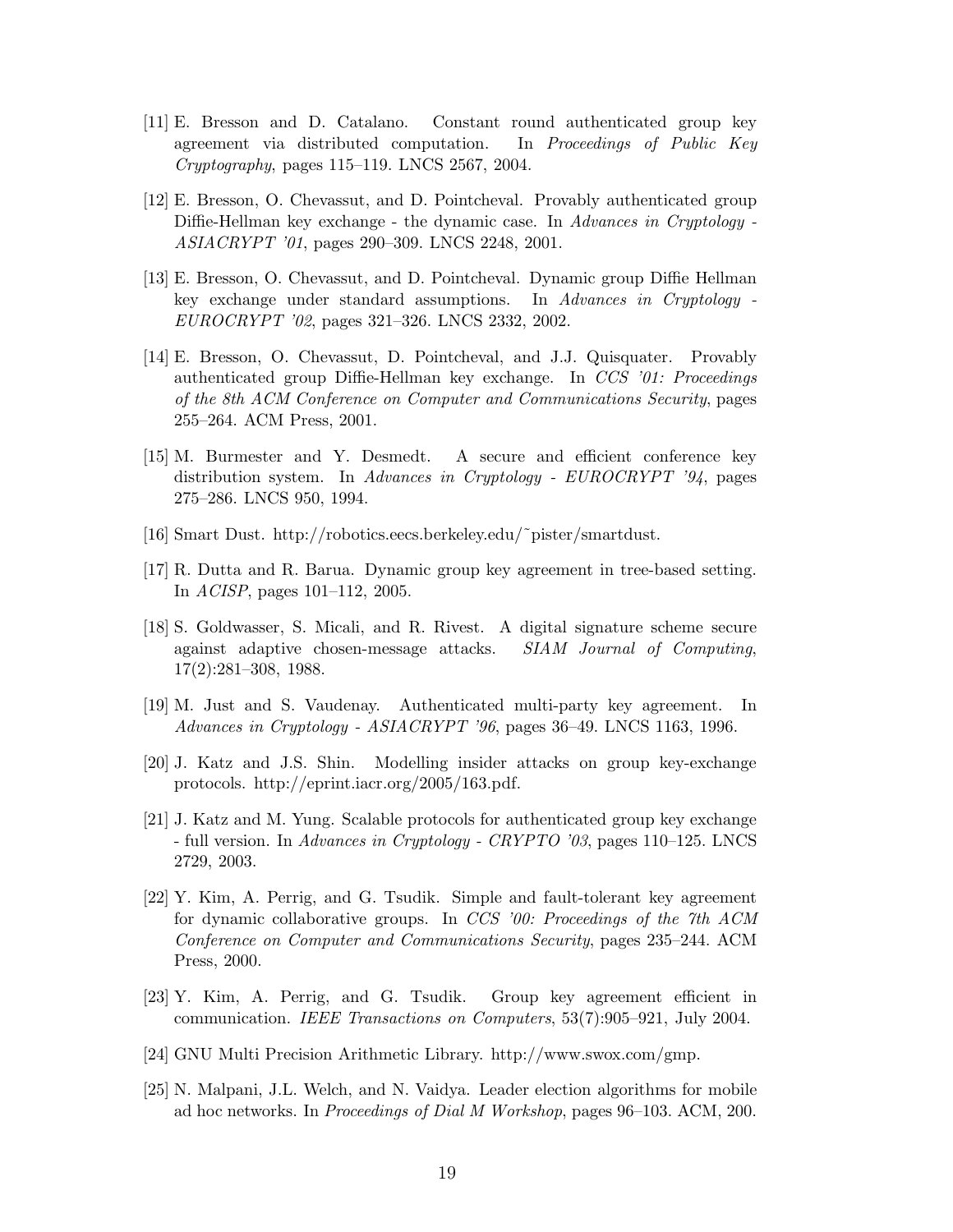- [26] A. J. Menezes, P. C. van Oorschot, and S. Vanstone. *HandBook of Applied Cryptography*. CRC Press, 1996.
- [27] J. Nam, J. Lee, S. Kim, and D. Won. DDH based group key agreement for mobile computing. http://eprint.iacr.org/2004/127, 2004.
- [28] J. Pieprzyk and H. Wang. The key control in multi-party key agreement protocols. In *Proceedings of Workshop on Coding, Cryptography and Combinatorics*, pages 277–288. PCS, Birkhauser, 2004.
- [29] G-C. Roman, Q. Huang, and A. Hazemi. Consistent group membership in ad hoc networks. In *ICSE '01: Proceedings of the 23rd International Conference on Software Engineering*, pages 381–388. IEEE Computer Society, 2001.
- [30] G. Singh. Leader election in complete networks. *SIAM Journal of Computing*, 26(3):772–785, June 1997.
- [31] M. Steiner, G. Tsudik, and M. Waidner. Diffie-Hellman key distribution extended to groups. In *ACM Conference on Computer and Communications Security*, pages 31–37. ACM Press, 1996.
- [32] M. Steiner, G. Tsudik, and M. Waidner. Key agreement in dynamic peer groups. *IEEE Transactions on Parallel and Distributed Systems*, 11(8):769–780, August 2000.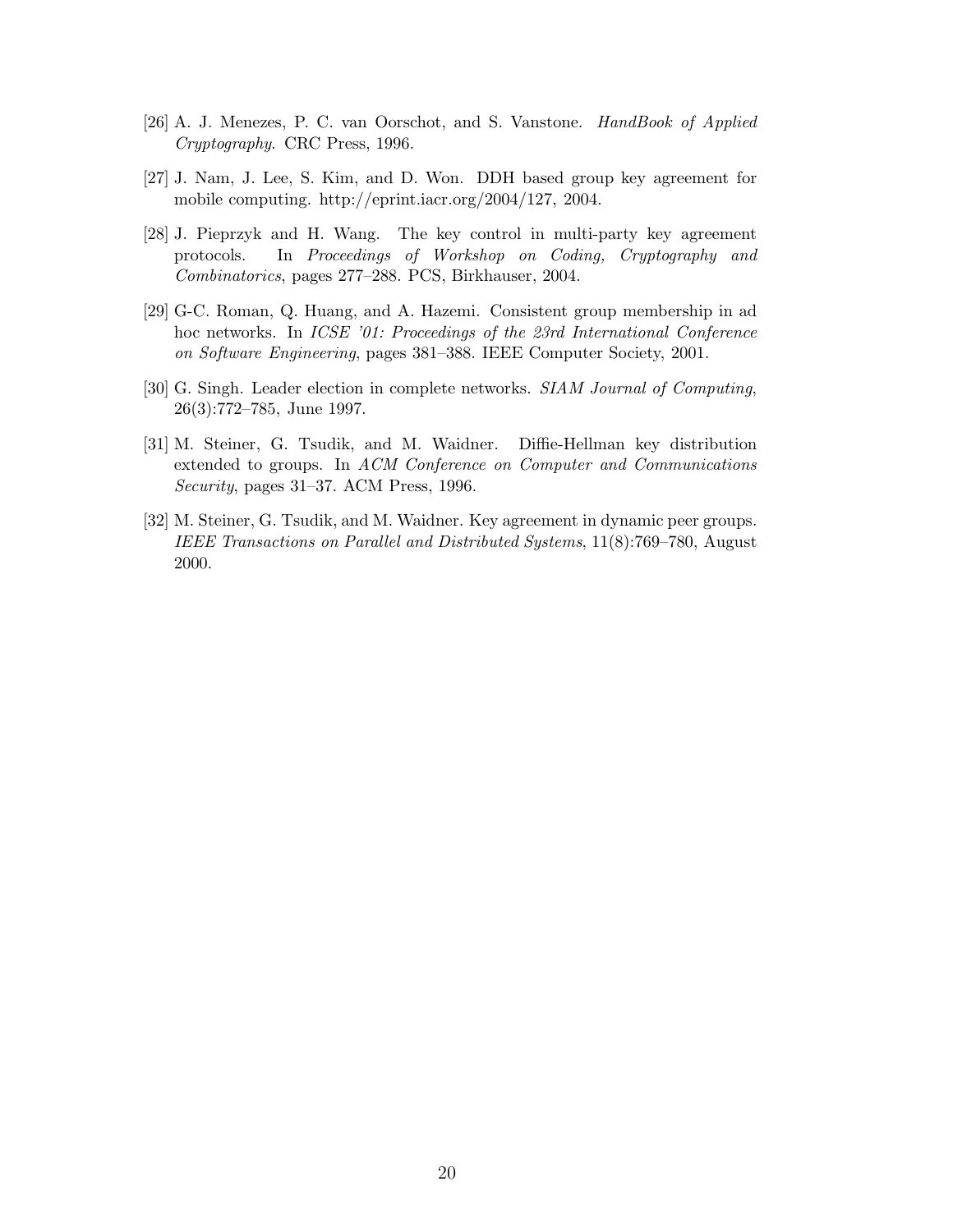Daniel was a student in Mathematics at the \'Ecole Normale Sup\'erieure de Fontenay-aux-Roses. Daniel Augot receive his PHD in Computer Science, where he proposed to find minimum weight codewords of cyclic codes by the mean of the resolution of algebraic systems. Daniel Augot is researcher at the French National for Research in Computer Science and Control, inside the Codes team.

His research interest are Coding and Cryptography, and the interactions between these two fields.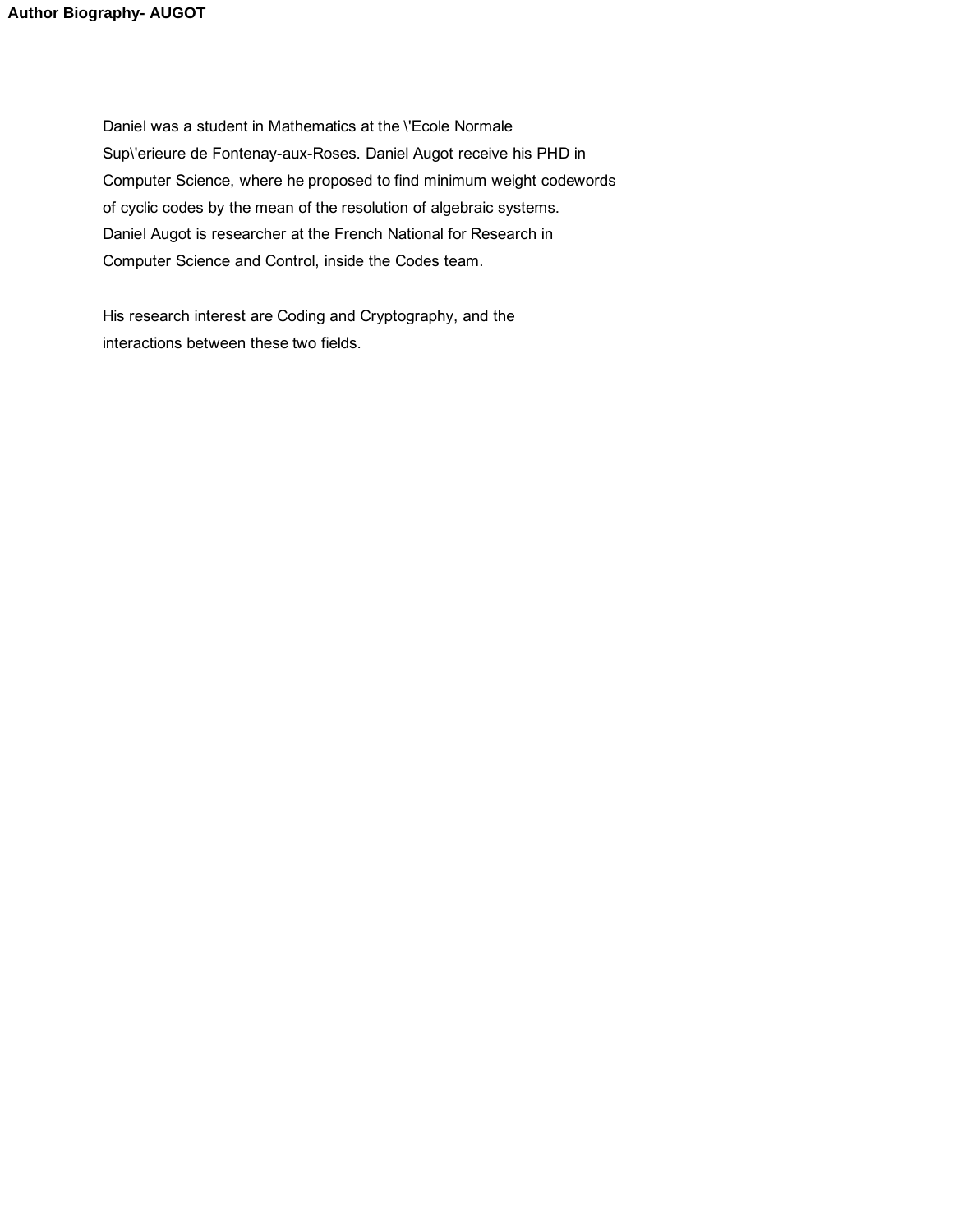**\* Author Photo- AUGOT [Click here to download high resolution image](http://ees.elsevier.com/pmc/download.aspx?id=2662&guid=e7ecfbba-efb5-41d8-8272-860a21ed9f32&scheme=1)**

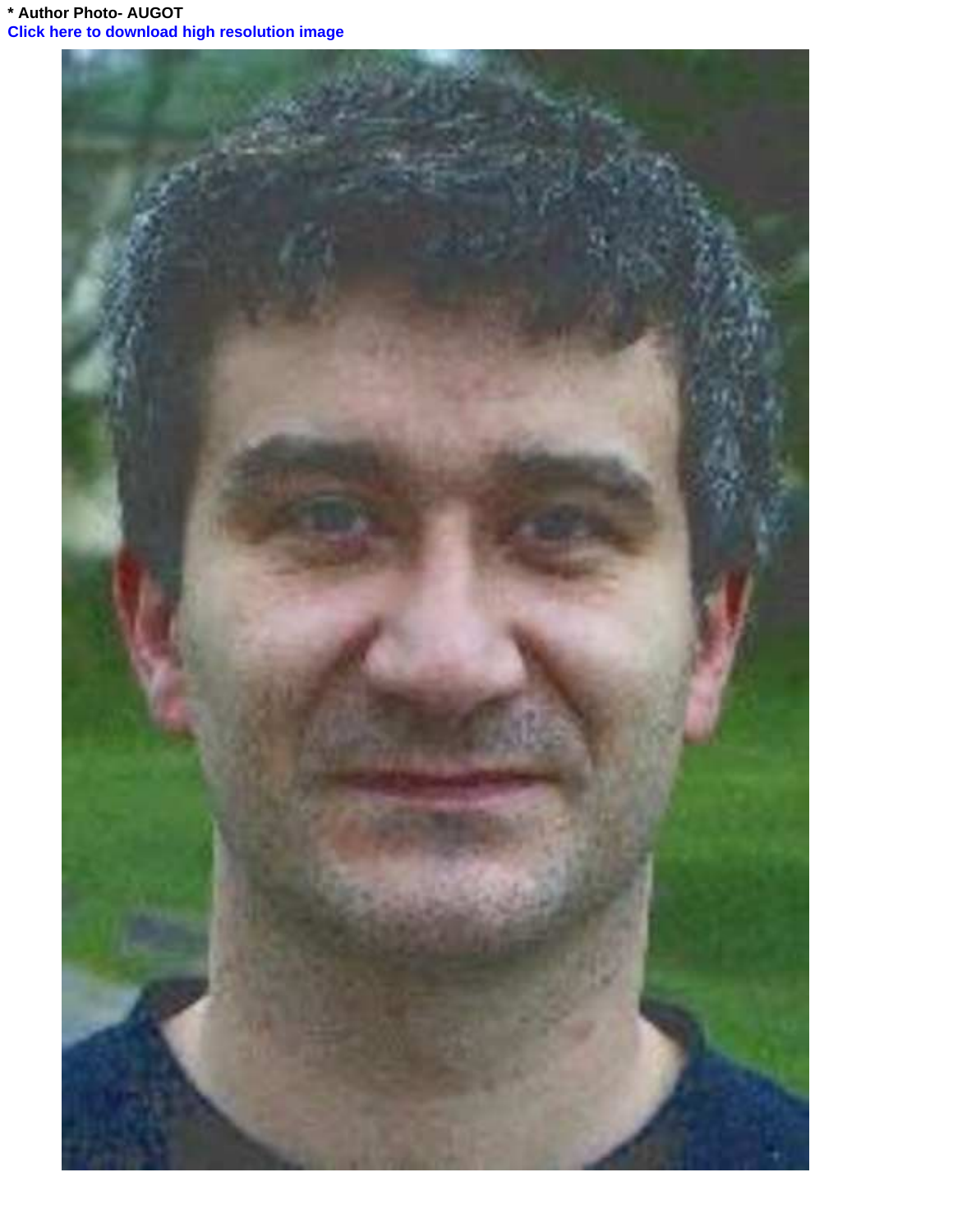Raghav did his Masters of Technology in Mathematics and Computing from the Indian Institute of Technology, Delhi, India in 2001. After brief stints with Novell Software and British Telecom Research, he started his PhD at INRIA, Rocquencourt, France in 2003.

His research interests are cryptogtaphy, security protocols and ad hoc networks.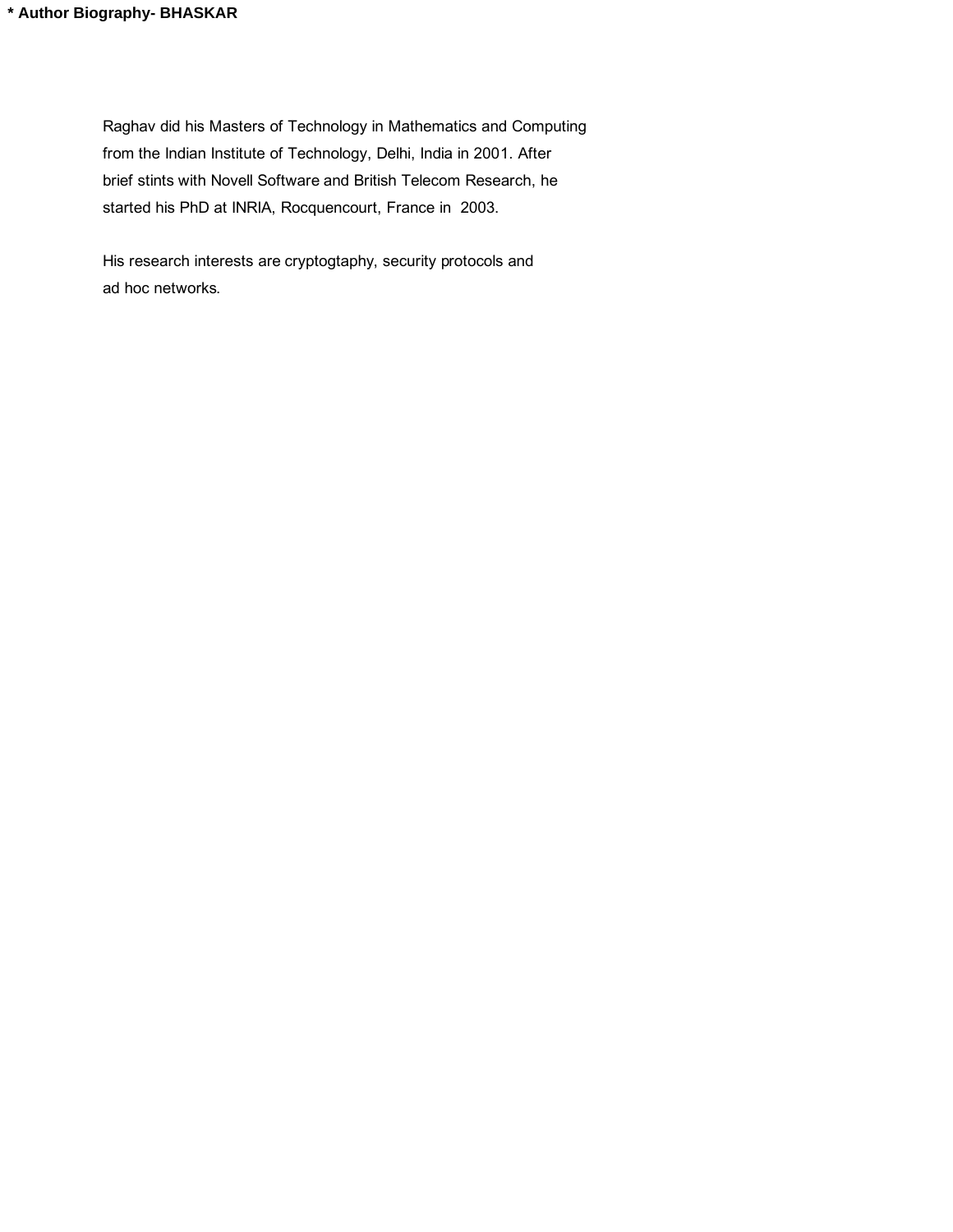**\* Author Photo- BHASKAR [Click here to download high resolution image](http://ees.elsevier.com/pmc/download.aspx?id=2664&guid=3cd69dd8-04bd-4141-8907-c075a6e52099&scheme=1)**

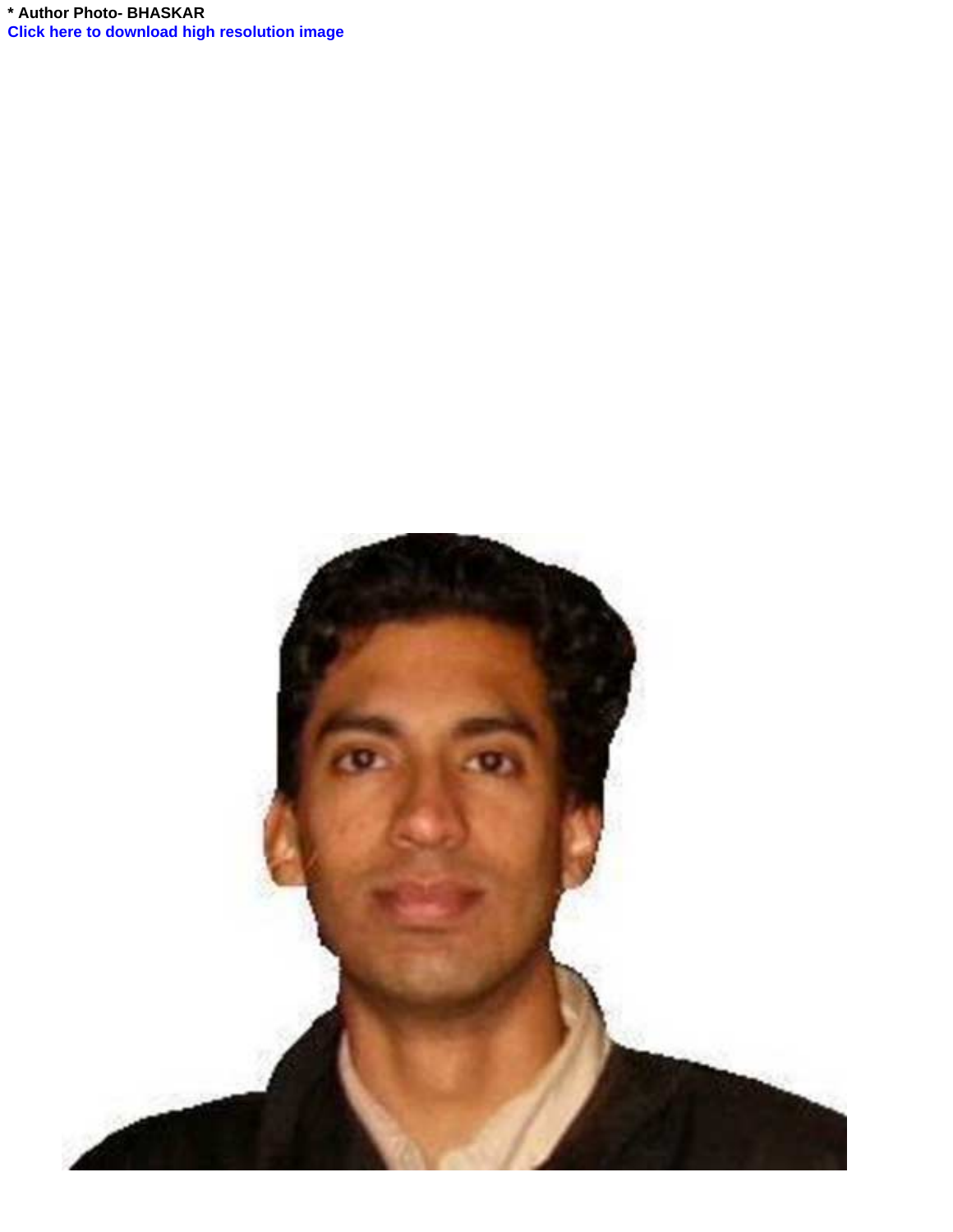Valerie Issarny got her PhD and her "habilitation a diriger des recherches" in computer science from the University of Rennes I in 1991 and 1997,respectively. She is currently senior research scientist at INRIA. Since 2002, she is the head of the ARLES INRIA research project-team at INRIA-Rocquencourt. Her research interests relate to distributed systems, software architectures, mobile systems and middleware. She is chairing the executive committee of the AIR&D consortium on Ambient Intelligence Research and Development. Further information about Valerie's research interest and her publications can be obtained from http://www-rocq.inria.fr/arles/members/issarny.html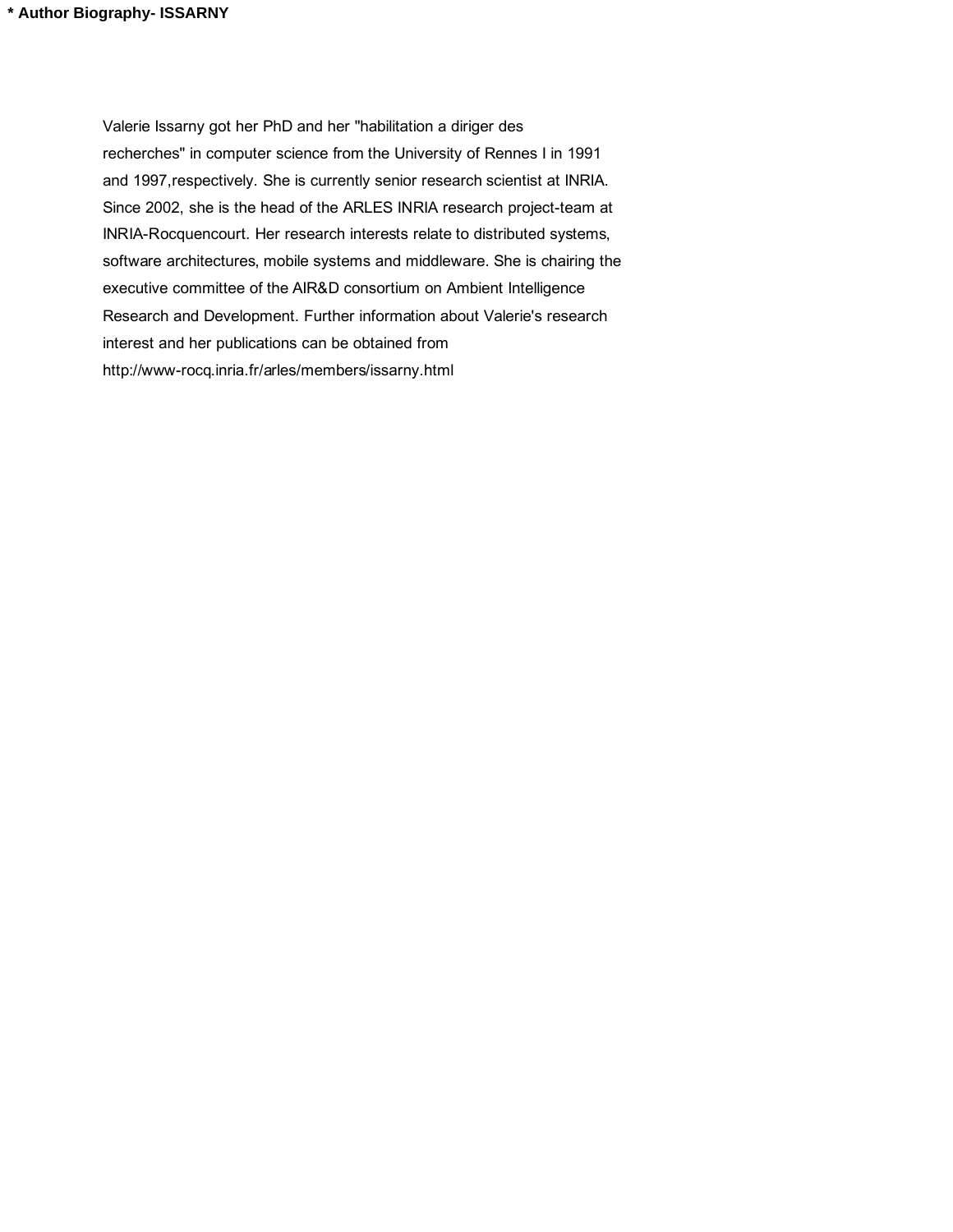Daniele Sacchetti was a student in Computer Science at the Computer Science Faculty of Bologna where he received his master degree in Computer Science. Daniele is a Research Engineer at the France National Institute for Research in Computer Science and Control, inside the Arles team.

His research interests are Middleware and Software Architectures for Mobile Distributed Systems.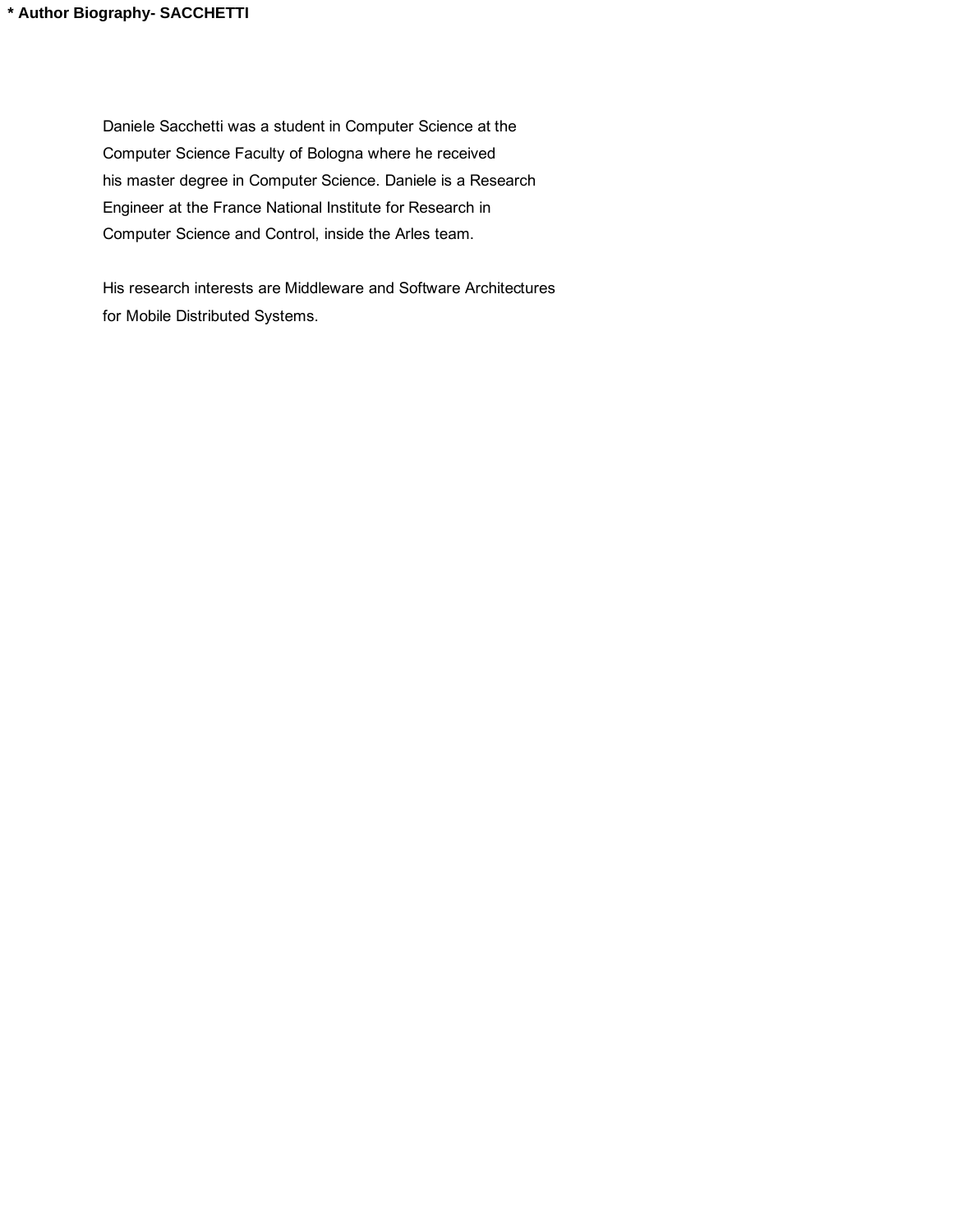**\* Author Photo- SACCHETTI [Click here to download high resolution image](http://ees.elsevier.com/pmc/download.aspx?id=2667&guid=ca1b4ca3-caed-4703-8c54-9770ad8ce8f2&scheme=1)**

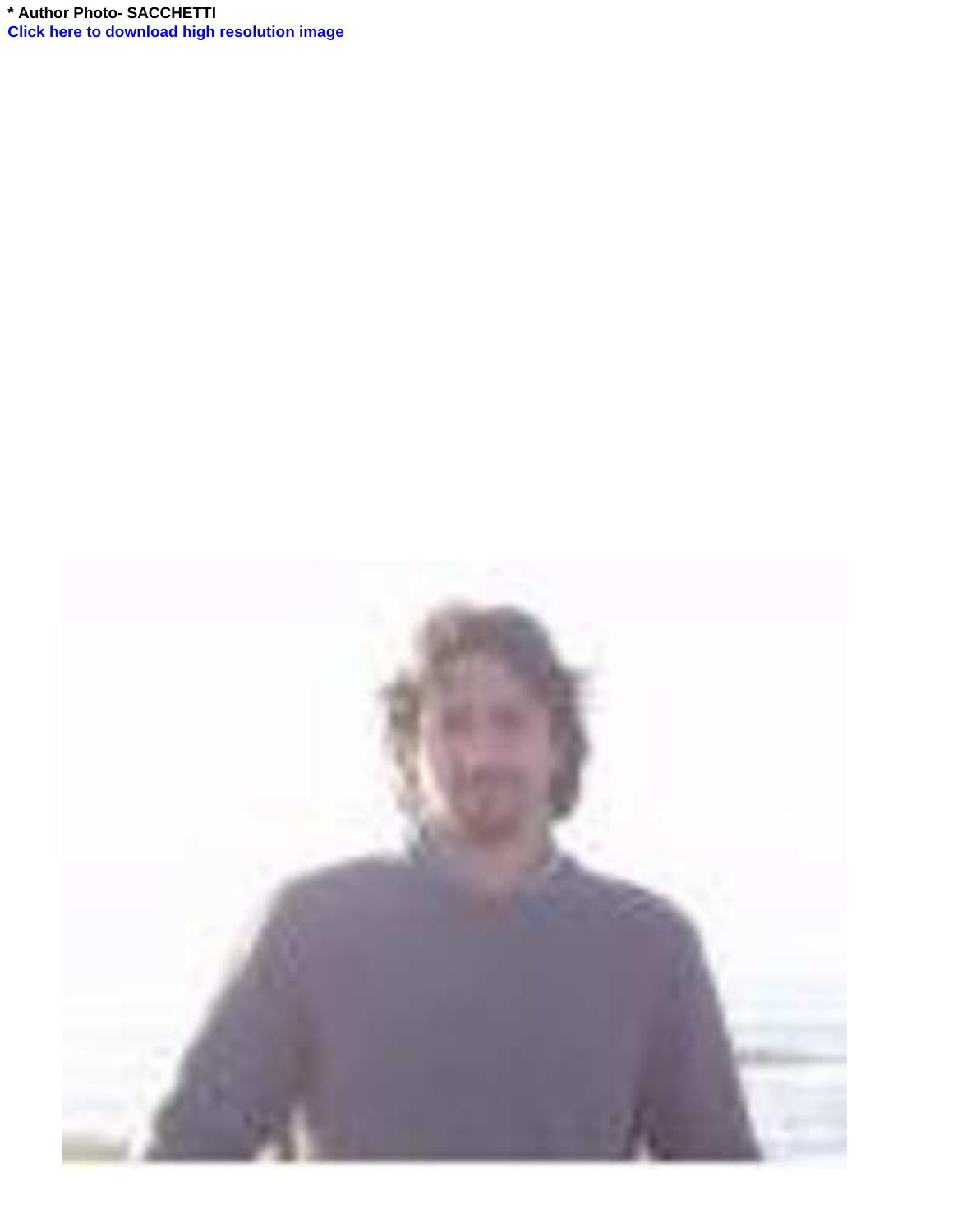List of Changes

---------------

1) Table 1 has now comparison with more protocols. It has been explained in Section 1.1, that the requirement of ordering of the participants is the reason why most protocols are difficult to implement in ad hoc networks.

2) The Security Model (Section 2.2) has been refined.

3) The authenticated version of our protocol is presented in Section 3.2. We no longer use the katz-Yung compiler. Thus not only is the protocol more efficient (no first round of \$n\$ braodcasts is needed), the security proof has a much tighter reduction.

4) Section 4 has the new proof of this authenticated version of the protocol. Section 4.1 and Section 4.2 have been added to address key control and leader election issues.

Responses to Reviewer's comments (begin by --)

----------------------------------------------

Reviewer 1

1) The authors seems to be unaware of work in the literature. Specially, the following two papers, provide a authenticated, distributed, contributory and provably secure (against both active and passive attacks) group key agreement protocol.

(a) N. Aoskan and P. Ginzborg "Key agreement in ad-hoc networks". Computer communication review 2000.

(b) G. Ateniese, M. Steiner and G. Tsudik "New Multi-party Authentication Services and Key Agreement Protocols" IEEE JSAC, special issue on Secure Communication, May 2000.

Authors claim that the current protocols are not efficient and suitable for ad-hoc without commenting on the work in (a) and (b).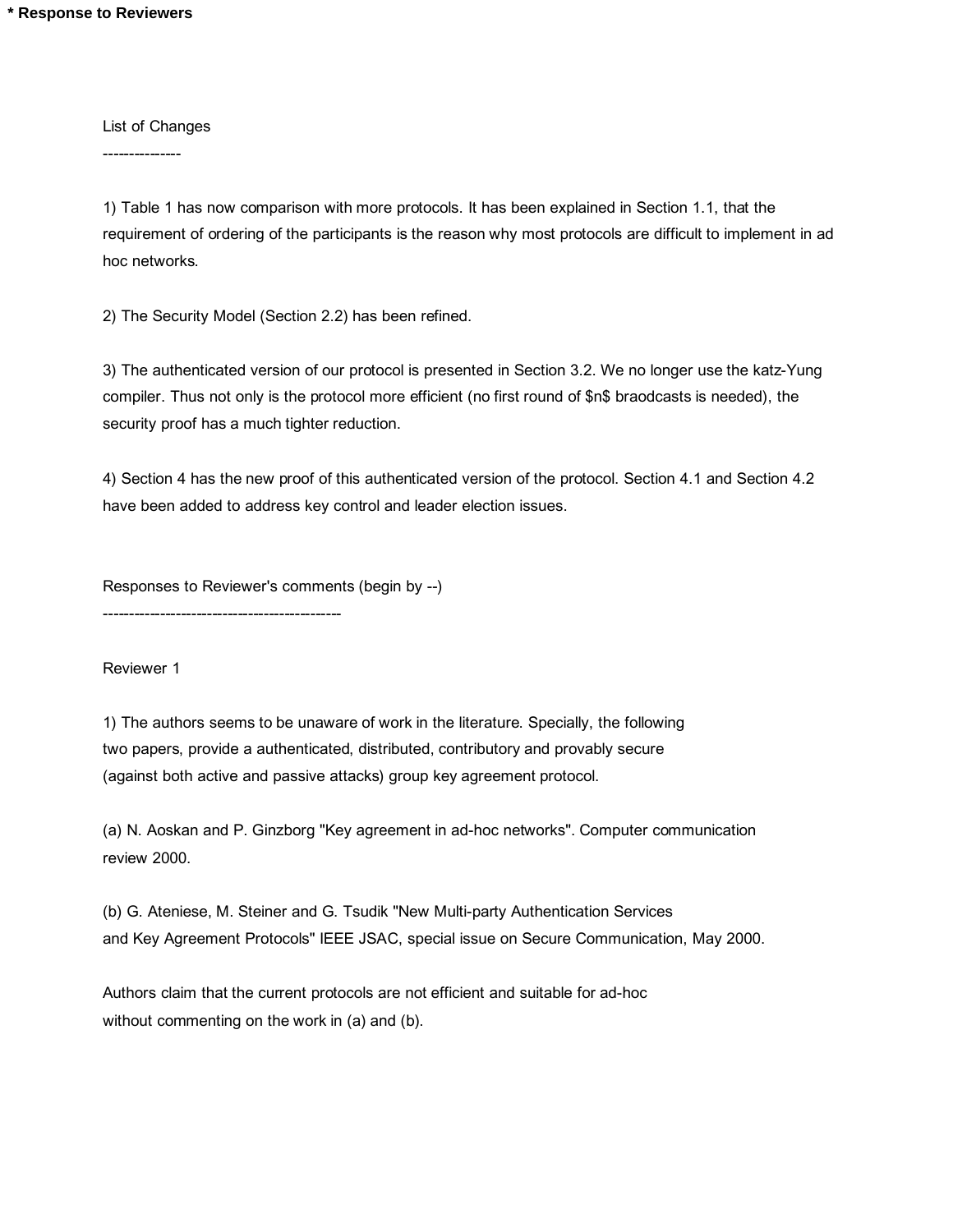-- (a) does mostly a review of existing protocols. Password based GKA protocols are unsuitable as they make an assumption that all nodes share a common password before hand which is unrealistic. All provably-secure protocols have been considered in thge comparison. We do not include some protocols which have no proof of security. (b) was already referenced in the paper.

2) The protocol presented uses a more or less a centralized approach according to the reviewer. The group leader acts as a central server and can influence the generation of group key with a big share. In fact, if nodes in the group are willing to believe the group leader and are 'comfortable' with high-share of group leader in the group-key, then a simple protocol where a group leader generates a group key and exchanges it with other members using a two-party authenticated DH key exchange is very efficient and offers the same security as the proposed protocol. In GKA protocols proposed in (a) and (b), the group leader can note influence the group key and for this reason the protocols are contributory in nature. Further, the leader is the central point of failure, a malicious node can jam the radio range of the leader and node may never establish a group key.

-- It is shown in the paper that the group leader cannot influence the security of the group key. As long as there is one random contribution generated by one participant the key is random enough. Also the leader has no special authority about it and can be easily changed in each session.

Suggestions for improvement:

1) Comparison with reference (a)  $\&$  (b): it would be nice to have a section comparing the proposed protocol and protocols presented in (a) and (b). The comparison should include differences in the key generation scheme, security, communication complexity and computation complexity.

-- Has been included.

2) Justification of leader key-share: the paper should include a paragraph justifying why the leaders' share on the group key does not influence the security of group key.

-- A new subsection (4.1) has been added.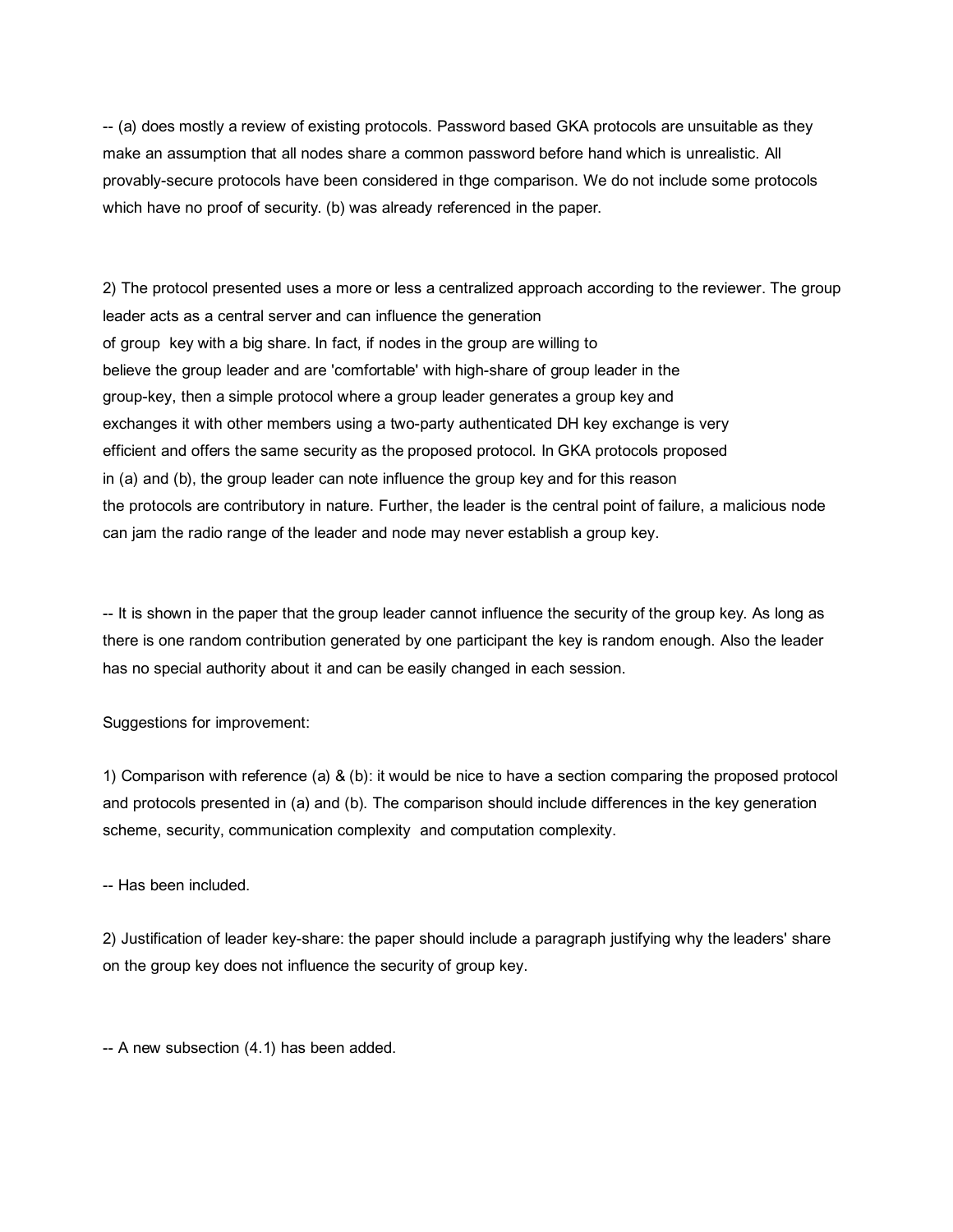3) Selection of group leader: the performance of the protocol depends on the selection of the group leader, random selection of a group leader may not converge the protocol. How do nodes select a unique leader in an ad-hoc environment? how would the protocol react if multiple nodes act as group leaders or would the protocol converge if there are concurrent INIT messages from multiple group leaders?

-- A new subsection (4.2) has been added.

4)Delete operation: What happens if the old group leader leaves the groups? leader leaving the group is not the same as other member leaving the group, as the group key is heavily influenced by the group leader.

-- When the group leader leaves, any other member can assume the role of a group leader and use the contents of the last GROUP message a new random contribution of its own to generate a totally independent key.

5)Merge operation: How to merge two existing groups?

-- Explained in section on Join/merge

6)As explained earlier, the leader is the central point of failure and is also the most congested due to a flood of message from rest of the members, the protocol should avoid such drawbacks.

-- Possibility to easily change the leader makes the protocol robust to leader failures.

Reviewer #2: Relevance to Ad hoc networks: Most existing group key agreement protocols, (including those with which the efficiency comparison is made) are based on dynamic peer groups. These dynamic groups are modeled as having a fixed topology like a logical ring or tree. A lot of issues are hard to deal with in ad hoc networks unless a certain model is built. For example, Rhee et al.[2] propose a group key management architecture for MANETs overseen by aerial Vehicles and describe a model for group communication and key management. Without such a fixed model, issues like leader election remain fuzzy in an ad hoc networking scenario. In page 3 of the paper, authors propose the leader to be chosen at random from the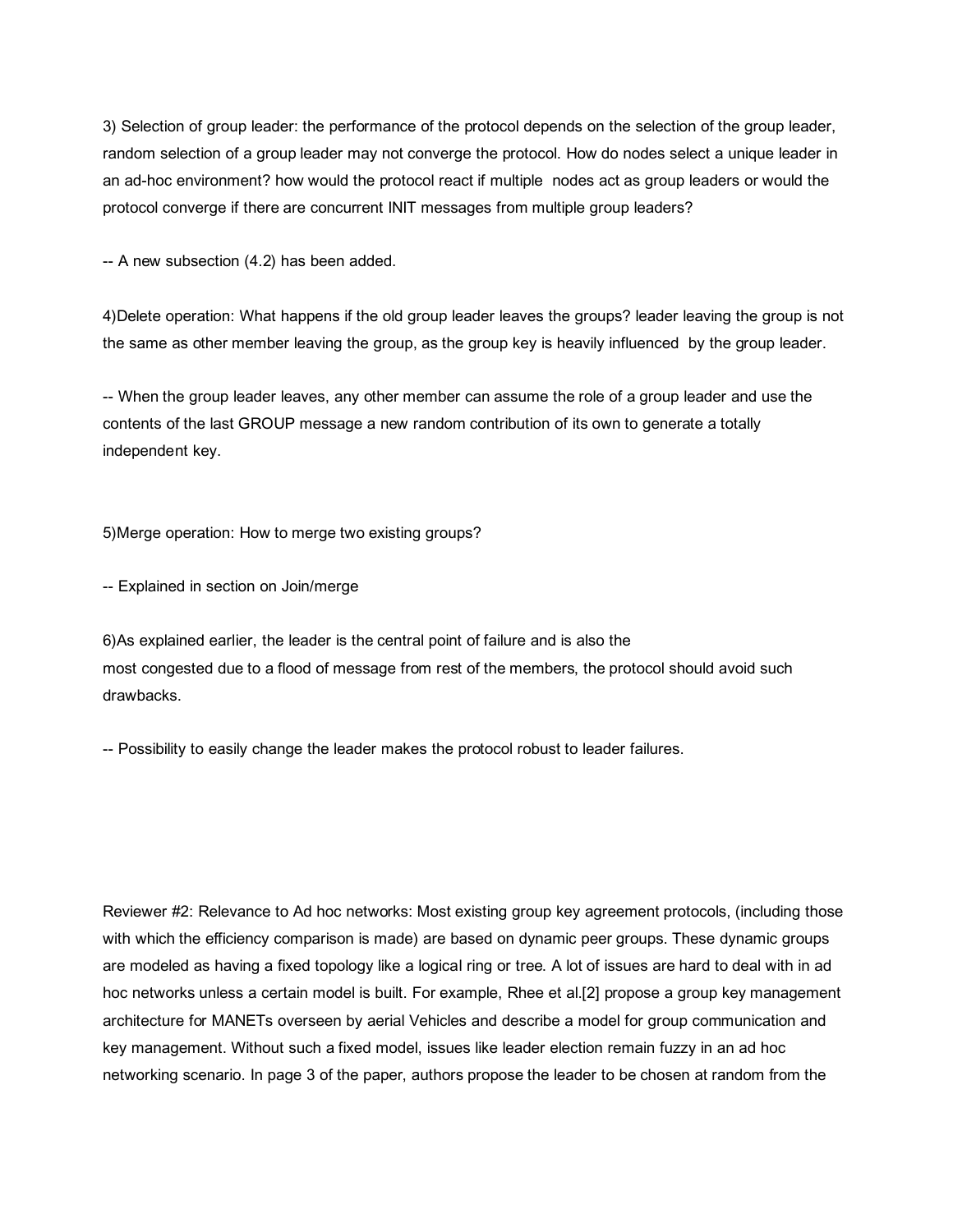set of users. The mechanism of choosing the leader needs more quantification otherwise issues of convergence might arise in an ad hoc network.

-- Section 4.2 added on group leader election

Constant Round Dynamic Group Key Agreement: Dutta et al.[1] have already proposed a constant round dynamic group key agreement protocol in a dynamic scenario. They chose the adversarial model following Bresson et al. (same as the one considered by the authors). Table 1 [1] shows a comparison chart with the Katz and Yung protocol [3] listing communication and computation costs.

-- Infact Dutta et al. [1] is not constant round if all members pariticipate in the protocol (which is the definition of GKA protocols). It has been added in the comparison table.

Security of the Authenticated protocol: The Katz-Yung protocol [3] is a generic protocol which may be used to convert any unauthenticated protocol into an

authenticated one. In Section 4.2, the authors seem to have applied [3] without any modifications. [1] discusses the security of the authenticated (static)

protocol following [3]: no random nonces have been used and the Corrupt oracle queries are avoided making things simpler. Such issues need to be delved into

as an effort to make things simpler (and not compromising on security). After tailoring [3] to the proposed protocol (if possible), a more rigorous proof needs to be constructed than what exists in the paper. Authors are advised to refer to [1] as an example.

-- In the earlier version of the protocol, no changes were needed to the compiler to achieve authentication. But now a new security proof (more efficient than earlier) has been provided without use of the Katz-Yung compiler.

Other issues: The leader has certainly more influence and contribution on the group key than other participating users which is not desirable. The ability of detecting the presence of the corrupt user (if not detecting the particular user) has not been dealt with. Please refer to [1]. The section concerning the security model (Section 2) of your paper needs more work in improving the description of the formal adversarial model and definitions.

-- A section on key control is added.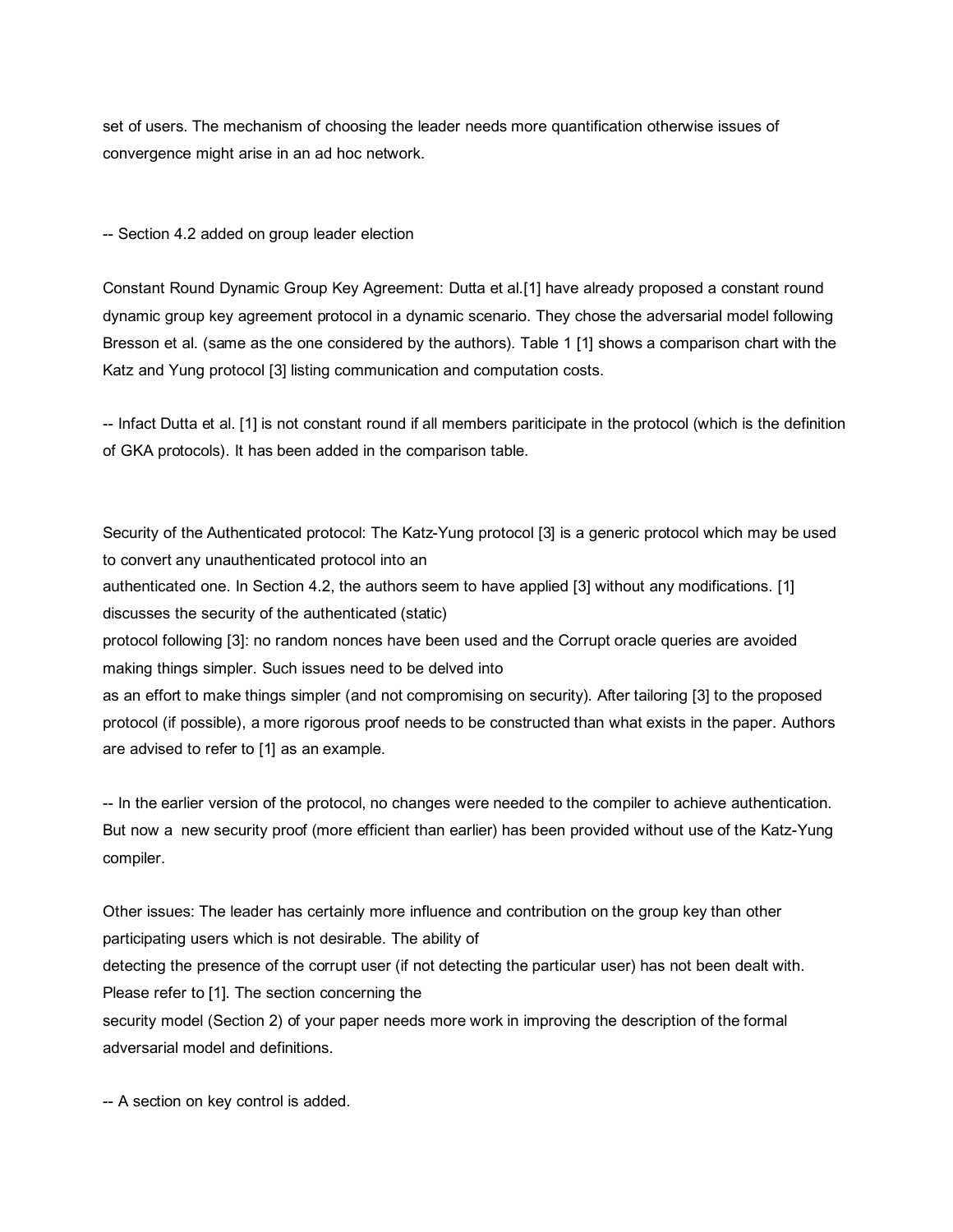Related Work: The section of related work is incomplete. A significant number of papers dealing with key agreement protocols have not been mentioned in the paper.

-- All provably-secure protocols have been considered in thge comparison. We do not include some protocols which have no proof of security